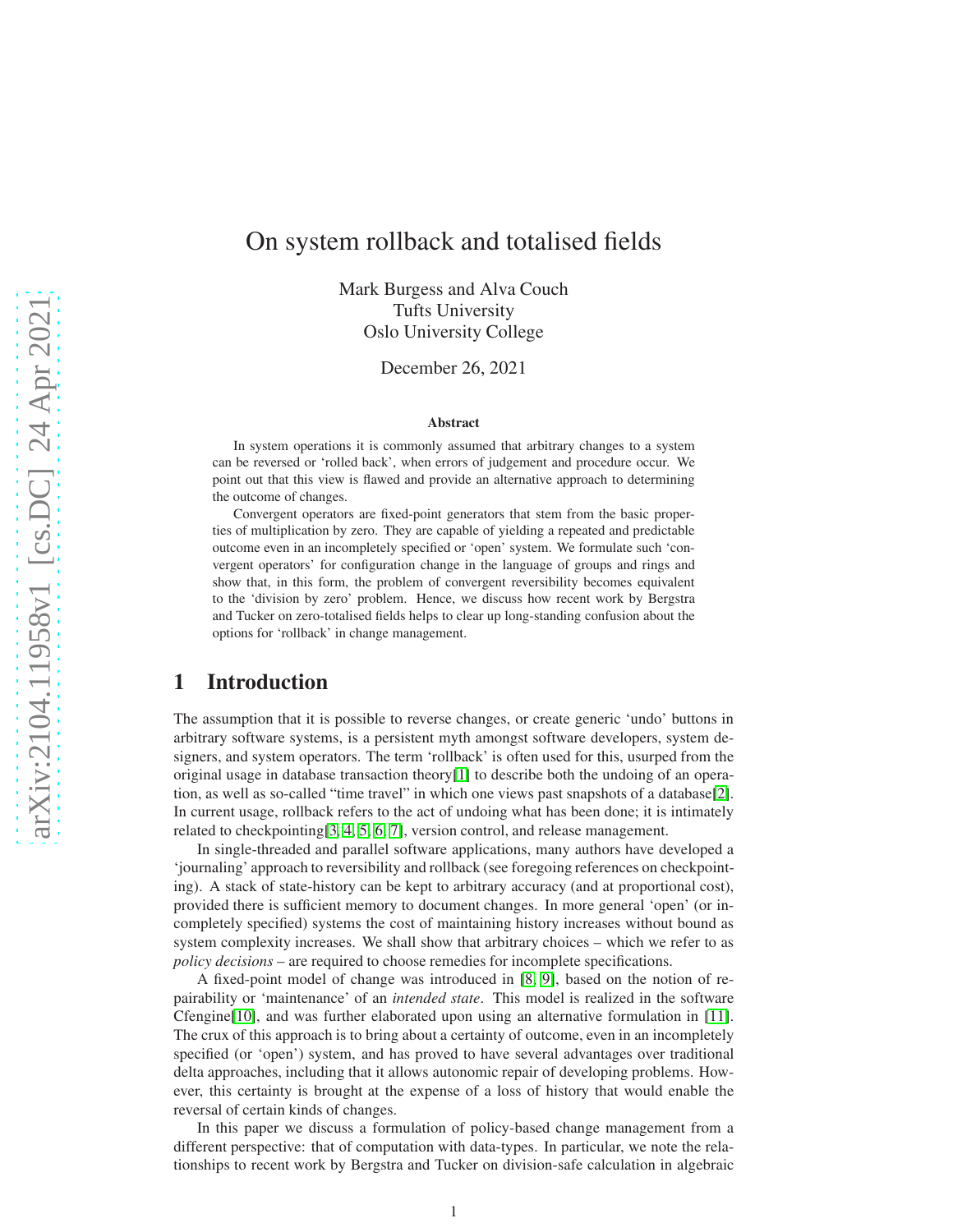computation[\[12,](#page-16-8) [13\]](#page-16-9). We show that reversibility in system management and totalization of rational fields are closely related.

The discussion is potentially large, so we set modest goals. We begin by reviewing basic ideas about reversibility, and then recall the notion of 'convergent' or 'desired-state' operations. We explain the relationship of these abstract operators to the zeros of rings and fields and we show how the inverse zero operation  $0^{-1}$  can be viewed as an attempt to 'roll back' state from such a convergent operation, in one interpretation of configuration management. This makes a connection between 'calculation' and system configuration, implicit in the encoding of data into types. Finally, noting that zero plays two roles for  $+$ ,  $\cdot$ in ring computation, we compare the remedies for division-safe calculation with options for reversal in change management.

#### 2 Notation

We follow the notation of [\[8\]](#page-16-4) in writing a generic operators as letters with carets over them, e.g.  $\hat{O}_1, \hat{O}_2$ , etc, while generic states on which these operators act are written in Dirac notation  $|q\rangle$ . The resulting state after applying an operator  $\hat{O}_1$  to a system in the state  $|q\rangle$  is written as  $\hat{O}_1|q\rangle$ .

The symbol t will represent a time, and  $\delta t$  is a time increment. Similarly  $\delta X$  will imply a relative change in quantity  $X$ . S will denote a general set,  $R$  a ring and  $F$  a field.  $G$  is a group with elements  $g_1, g_1^{-1}, \ldots, I$ , where I is the identity element.

When discussing rings and fields and division-safe calculation, we shall stay close to the notation of Bergstra and Tucker[\[12,](#page-16-8) [13\]](#page-16-9).

# 3 Modelling configuration parameters

Configuration management is largely viewed as a process of setting and maintaining the values of *configuration parameters*that control or influence software behavior. A parameter is usually a number or string having a finite (though potentially large) set of useful values. For example, one parameter might be the number of threads to use in a web server, with a typical value of 10. Another might be a 'yes' or 'no' string determining whether a web server should be started at boot time.

Given that these parameters are viewed as numbers and strings, we propose a field structure for each configuration parameter  $X$  by injectively mapping its possible values (as a set  $G_X$ ) to a subset of some field  $(F_X, +, \cdot)$ , by an injection  $\phi : G_X \to F_X$ . There are three possible structures for  $G_X$ , including sets of rational numbers, finite sets of numbers, and sets of strings. If  $G_X = \mathbb{Q}$  is the set of rational numbers,  $G_X$  maps to itself. Finite sets of integers  $G_X \subset \mathbb{Z}$  containing n possible values can be mapped to the first n integers in Q, starting from 0. String parameter sets containing a finite number of values can be likewise mapped to the first n integers in  $\mathbb Q$ . For example, a string parameter taking the values 'yes' and 'no' might be mapped via:

<span id="page-1-0"></span>
$$
\begin{array}{rcl}\n\text{"yes"} & \mapsto & 1 \\
\text{``no'} & \mapsto & 0\n\end{array}\n\tag{1}
$$

The purpose of  $\phi$  :  $G_X \to \mathbb{Q}$  is to impart meaning to the field operations + and · for parameter values in  $G_X$ . We may extend  $G_X$  to a set  $G'_X$  by adding potentially meaningless values, and extend  $\phi$  to a bijection  $\phi' : G'_X \to F_X$ . The exact structure of this mapping does not matter. We may thus define

$$
q + r \equiv \phi'^{-1}(\phi'(q) + \phi'(r))
$$
  
\n
$$
q \cdot r \equiv \phi'^{-1}(\phi'(q) \cdot \phi'(r))
$$
\n(2)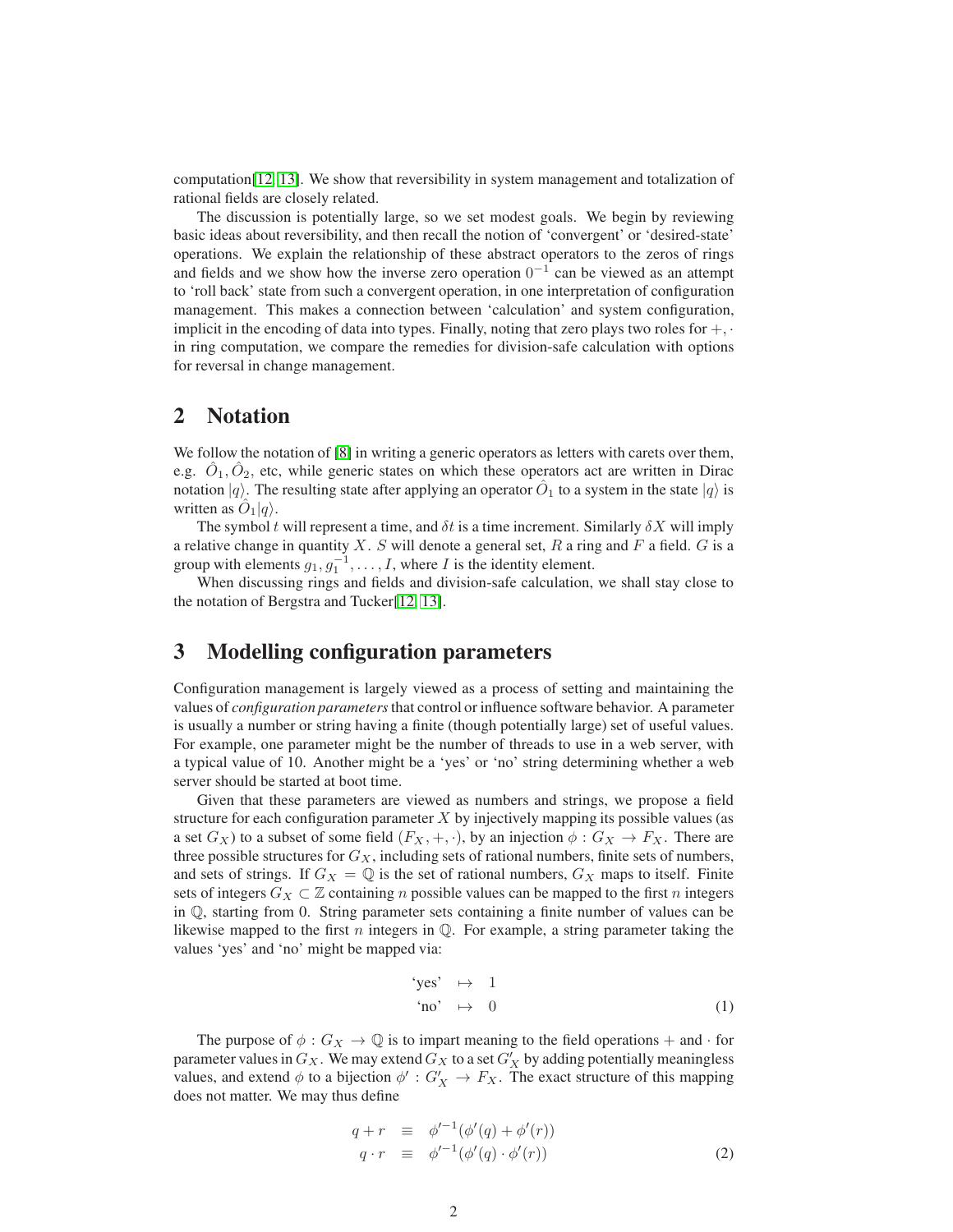whenever  $\phi'^{-1}$  exists. Since  $F_X$  is a field,  $+$  and  $\cdot$  for  $G'_X$  satisfy the usual field axioms:

$$
+ : G'_X \times G'_X \rightarrow G'_X,
$$
  
\n
$$
: G'_X \times G'_X \rightarrow G'_X,
$$
  
\n
$$
\exists 0 \in G'_X \mid x+0 = 0 + x = x, \forall x \in G'_X
$$
  
\n
$$
\exists 1 \in G'_X \mid 1 \cdot x = x \cdot 1 = x, \forall x \in G'_X
$$
  
\n
$$
\forall x, \exists -x \in G'_X \mid x + (-x) = (-x) + x = 0
$$
  
\n
$$
\forall x \in G'_X, x \neq 0, \exists x^{-1} \in G'_X \mid x \cdot x^{-1} = x^{-1} \cdot x = 0
$$
  
\n
$$
\forall x, y \in G'_X \mid x + y = y + x
$$
  
\n
$$
\forall x, y, z \in G'_X \mid (x \cdot y) \cdot z = x \cdot (y \cdot z)
$$
  
\n
$$
\forall x, y, z \in G'_X \mid (x + y) + z = x + (y + z)
$$
  
\n
$$
\forall x, y, z \in G'_X \mid (x + y) \cdot z = (x \cdot z) + (y \cdot z).
$$
  
\n(3)

The point of this discussion is to make clear that[\[8\]](#page-16-4):

**Proposition 1** *Without loss of generality, we may consider the potential values*  $G_X$  *of any*  $\emph{configuration parameter $X$ to have a field structure $(G'_X, +, \cdot)$ for some $G'_X \supset G_X$, where $G'_X \supset G_X$ is a finite number of elements of $G'_X$.}$  $G'_{X}$  is isomorphic to some field  $(F_{X}, +, \cdot).$ 

Usually, the structure of  $\phi'$  is simple. For example, via the mapping in Equation [1,](#page-1-0)

$$
"yes' + "no' = "yes'"no' + "no' = "no'"yes' · "yes' = "yes'"yes' · "no' = "no' (4)
$$

Thus 'yes' is the multiplicative unit and 'no' is the additive unit of  $G'_X$ , respectively.

In the rest of this paper, we will not consider the semantics of  $G_X'$ , so there is no need to distinguish between the base field  $(F_X, +, \cdot)$  and its image  $(G'_X, +, \cdot)$  in parameter space. We will use  $(F_X, +, \cdot)$  to refer both to the base field and its isomorphic image in parameter space.

#### <span id="page-2-0"></span>4 Modeling parameter changes

Viewing parameter values as a subset of a field (e.g., the rational numbers), with corresponding algebraic structure, allows us to distinguish three approaches to change in the value of a parameter, making precise the notion of change  $q \to q + \delta q$ , used in [\[8\]](#page-16-4). We call the three approaches *relative*  $(\Delta)$ , *absolute*  $(C)$ , and *multiplicative*  $(\mu)$  or scale change, and we now wish to separate these, so as to distinguish their properties more clearly.

We partition the field algebra into partial functions using a trick from representation theory to write binary addition in the form of a parameterized unary group multiplication by introducing a tuple form with one extra dimension[\[14\]](#page-16-10). We write the parameter X as a vector  $|X\rangle$ :

$$
|X\rangle = \left(\begin{array}{c} X \\ 1 \end{array}\right) \tag{5}
$$

and use standard matrix algebra to express changes, building on  $+$  and  $\cdot$  for elements of  $F_X$ .

Using this notation, a *multiplicative change* in a parameter X is the result of a matrix operation of the form:

$$
|X'\rangle = \mu(q) |X\rangle = |q \cdot X\rangle \tag{6}
$$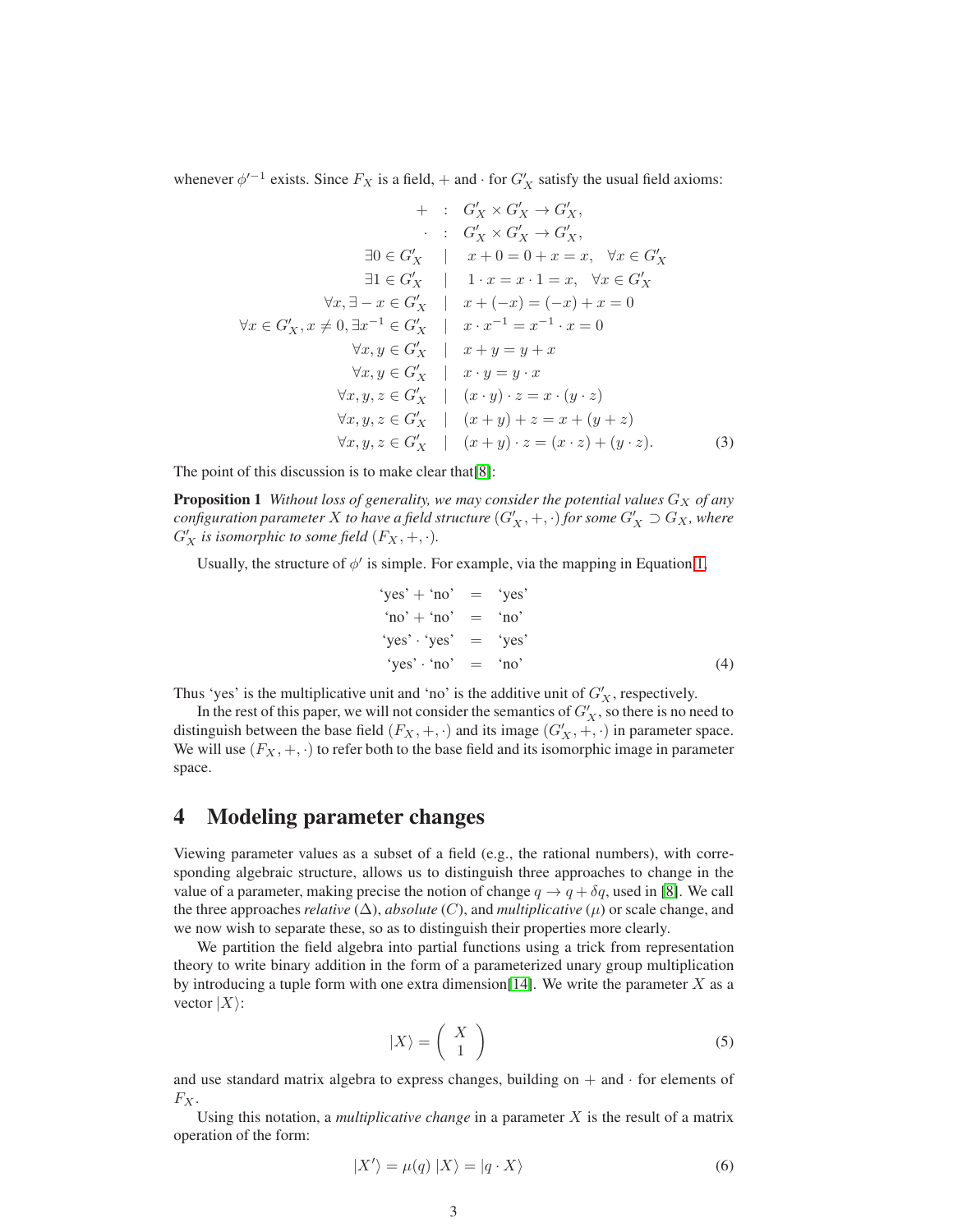where q is an element of the field  $(F_X, +, \cdot)$  and  $\mu(q)$  is defined as:

$$
\mu(q) = \left(\begin{array}{cc} q & 0 \\ 0 & 1 \end{array}\right) \tag{7}
$$

This has the effect of setting  $X' = q \cdot X$ , and semantically, is a scaling operation.

An *absolute change* has the form:

$$
|X'\rangle = C(q) |X\rangle = |q\rangle \tag{8}
$$

where  $C(q)$  is defined as

$$
C(q) = \left(\begin{array}{cc} 0 & q \\ 0 & 1 \end{array}\right) \tag{9}
$$

An absolute change is the equivalent of setting  $X = q$  for some  $q \in F_X$ .

A *relative change* in a parameter X takes the form  $X' = X + \delta X$  where + is the field addition operation for  $F_X$  and  $\delta X \in F_X$ . We can write a relative change as

$$
|X'\rangle = \Delta(\delta X) |X\rangle = |X + \delta X\rangle
$$
 (10)

where  $\Delta(q)$  is defined as

$$
\Delta(q) = \left(\begin{array}{cc} 1 & q \\ 0 & 1 \end{array}\right) \tag{11}
$$

Any relative change is a linear change. The converse is not true; the linear operators  $\mu(x)$ and  $C(x)$  are not equivalent to relative operators.

Composing combinations of  $\mu(q)$ ,  $C(q)$ , and  $\Delta(q)$  by matrix multiplication always results in a linear operator of the form:

$$
\left(\begin{array}{cc} a & b \\ 0 & 1 \end{array}\right) \tag{12}
$$

where  $a$  and  $b$  are elements of  $F_X$ .

Note that  $\mu(F_X \setminus \{0\}) = {\mu(q) | q \in F_X \setminus \{0\}}$  is a (multiplicative) Abelian group, because  $\mu(q)$  has multiplicative inverse  $\mu(q^{-1})$  for  $q \neq 0$ . Likewise  $\Delta(F_X) = {\Delta(q) | q \in \mathbb{R}^d}$  $F_X$ } is a (multiplicative) Abelian group, where  $\Delta(q)$  has multiplicative inverse  $\Delta(-q)$ .  $C(q)$ , by contrast, is always singular and has no multiplicative inverse, so that  $C(F_X)$  =  $\{C(q) | q \in F_X\}$  is not a group.

Also note that

$$
\left(\begin{array}{cc} a & b \\ 0 & 1 \end{array}\right) \left(\begin{array}{cc} c & d \\ 0 & 1 \end{array}\right) = \left(\begin{array}{cc} ac & ad+b \\ 0 & 1 \end{array}\right) \tag{13}
$$

while

$$
\left(\begin{array}{cc} c & d \\ 0 & 1 \end{array}\right) \left(\begin{array}{cc} a & b \\ 0 & 1 \end{array}\right) = \left(\begin{array}{cc} ac & bc+d \\ 0 & 1 \end{array}\right) \tag{14}
$$

so multiplication of elements in the span of  $\mu(F_X) \cup \Delta(F_X) \cup C(F_X)$  is only commutative if  $ad + b = bc + d$ .

Note that the vectors  $|q\rangle$  can still be thought of as a field with operations:

$$
|q\rangle + |r\rangle = \begin{pmatrix} q \\ 1 \end{pmatrix} + \begin{pmatrix} r \\ 1 \end{pmatrix} \equiv \begin{pmatrix} q+r \\ 1 \end{pmatrix} = |q+r\rangle \tag{15}
$$

and

$$
|q\rangle \cdot |r\rangle = \begin{pmatrix} q \\ 1 \end{pmatrix} \cdot \begin{pmatrix} r \\ 1 \end{pmatrix} \equiv \begin{pmatrix} q \cdot r \\ 1 \end{pmatrix} = |q \cdot r\rangle \tag{16}
$$

Thus it is reasonable to write things like  $\delta q = |q_1\rangle - |q_2\rangle$  and  $|q_2\rangle = |q_1\rangle + \delta q$ . We will often write the latter as  $|q_1 + \delta q\rangle$  without confusion, and will often switch between additive  $(|q + \delta q\rangle)$  and multiplicative  $(\Delta(\delta q) |q\rangle)$  representations of addition.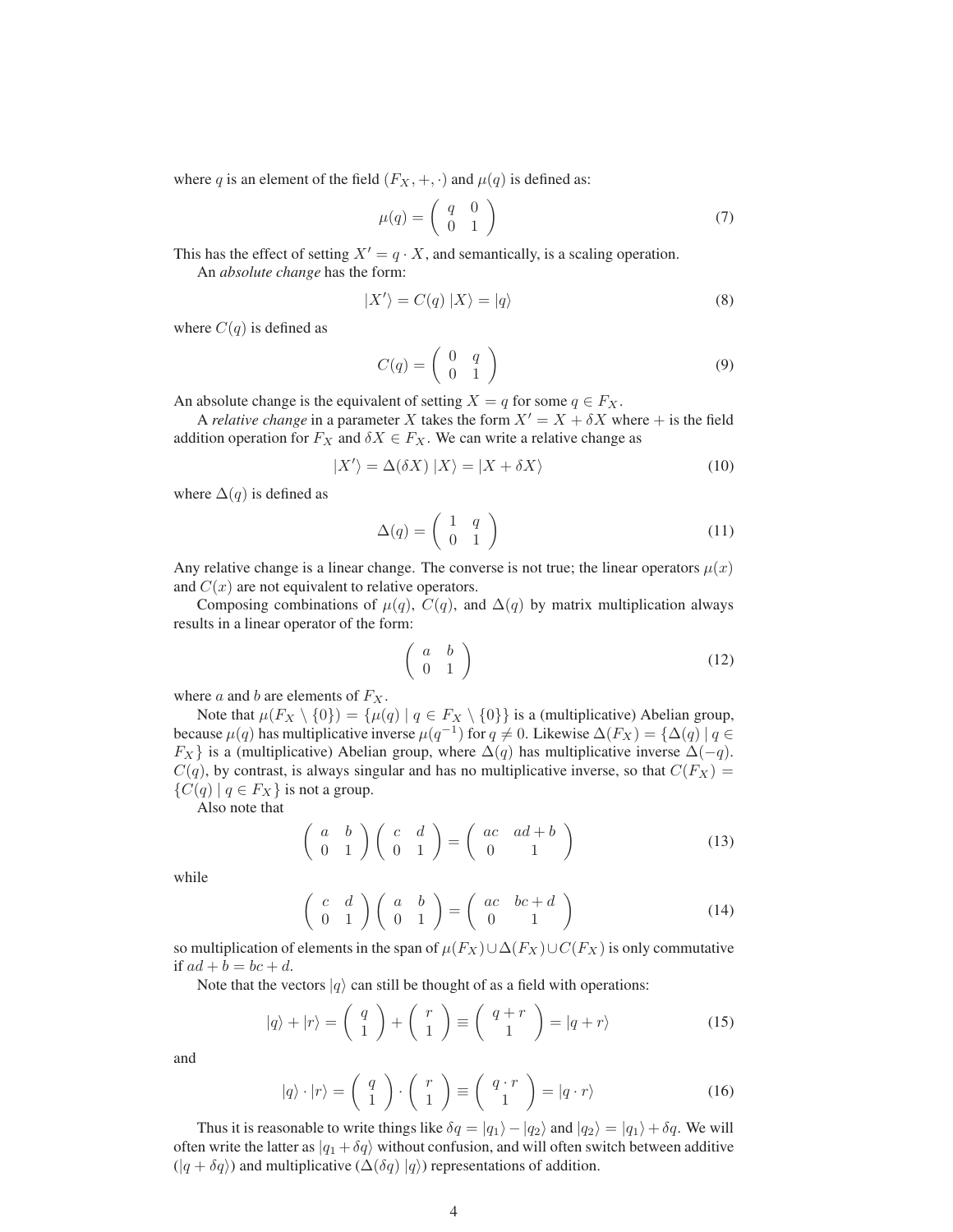#### 5 Totalisation and rollback

Obviously, some concept of rollback is possible in the above system only if the effect of each operator can be undone. This is only possible if the operators form a group so that inverses always exist:

**Lemma 1** *The span of*  $\mu(F_X) \cup \Delta(F_X) \cup C(F_X)$  *form a multiplicative group iff*  $F_X$  *is 0-totalized.*

Proof 1 *An arbitrary operator has the form*

$$
\left(\begin{array}{cc} a & b \\ 0 & 1 \end{array}\right) \tag{17}
$$

*so that it maps*  $|X\rangle$  *to*  $|a \cdot X + b\rangle$ *. The inverse operation for this mapping (if it exists) maps*  $|Y\rangle$  to  $|(Y - b)/a\rangle$ . This always exists iff it exists for  $a = 0$ , which in turn holds iff  $F_X$  is *0-totalized.*

The operators that are not already invertible in non-totalised fields include  $C(q)$  and  $\mu(0)$ ; inverting these requires an explicit division by zero.

The work of Bergstra and Tucker views field totalisation as an information problem. Totalising a field is a matter of remembering – for each value  $0 - h$  how it came about, so that dividing and multiplying by 0 can be accomplished algebraically. E.g., the fact that  $0 \cdot X = 0$  means that for the latter  $0, 0/0 = 0 \cdot X/0 = X \cdot (0/0) = X \cdot 1 = X$ . This can only be done if we somehow remember that the 0 was generated via the operation  $0 \cdot X$ . Division-safe calculation refers to the situation in which this kind of history is *not* needed. One of the key contributions of Bergstra and Tucker is to demonstrate just how difficult it is to determine whether information is being lost.

For us, rollback is similarly an information problem. When we employ the operator  $C(q)$ , we lose information. Zero-totalizing the base field  $F<sub>X</sub>$  is equivalent with saving that (algebraic) information for later use, to compute  $C^{-1}(q)$ . In like manner, "divisionsafe" calculation is analogous to "reversal-safe" rollback, in the sense that the concepts of safety are equivalent. A rollback is reversal-safe exactly when the operations that led to the current state are division-safe.

Our problem is subject, however, to more forms of information loss than zero-totalisation can correct. To model other losses, we must consider issues of time and determinism.

#### 6 Modeling changes over time

So far we have a non-temporal model of change; however, since operators  $C(q)$  do not commute, partial orderings of operations are important and time is the natural expression of sequence at our system level of abstraction. Using our framework we can now say that between any two times t and  $t + \delta t$ , a system state  $|q\rangle$  might change from  $|q\rangle$  to  $|q + \delta q\rangle$ [\[8\]](#page-16-4).

Starting at a low level, change can be modeled by a finite automaton, where the transitions are operators  $\hat{O}$  as above. The changes applied after a finite series of steps can be represented as a matrix product of the form  $\hat{O}_1 \cdots \hat{O}_n$ .

In automaton theory, one makes the distinction between deterministic and non-deterministic automata[\[15\]](#page-16-11). A deterministic automaton is a 5-tuple

$$
M_D = (Q, A, |q_i\rangle, Q_f, \Delta_D),\tag{18}
$$

where  $Q$  is a set of states,  $A$  is an alphabet of input instructions,  $q_i$  is an initial state,  $Q_f \in Q$  a set of possible final states and  $\Delta_D$  :  $Q \times A \rightarrow Q$  is a transition function that takes the automaton from a current state to its next state, deterministically in response to a single input symbol from the alphabet. Such a string of operational symbols is the basis for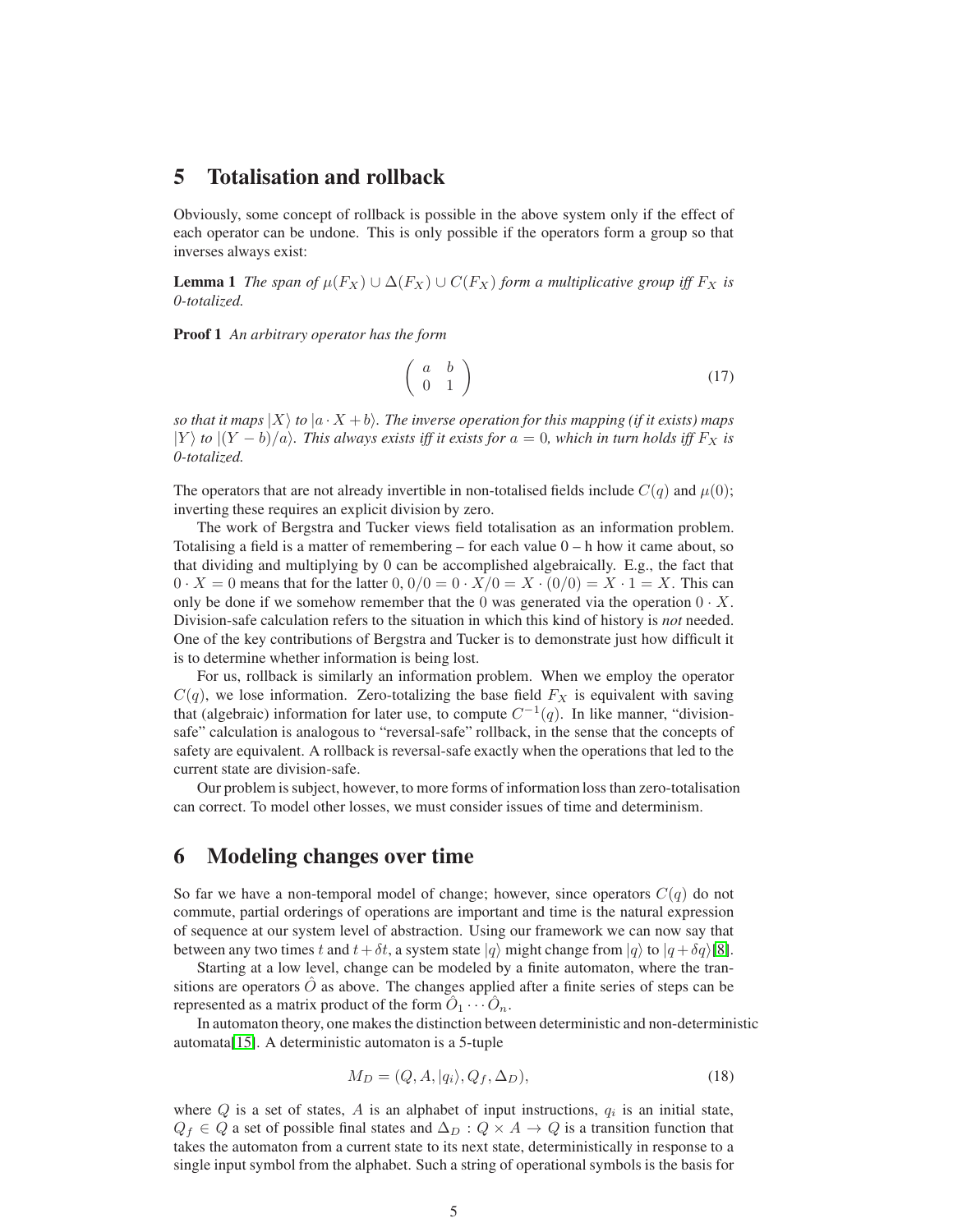a 'journal' that is intended to track the changes made. In automata which form 'sufficiently dense' graphs, the transition function's effect may also be seen as an evolution operator, driving the system through a path of states

$$
\Delta_D(I): |q\rangle \to |q + \delta_I q\rangle \tag{19}
$$

This mapping might or might not be a bijection; it might or might not possess an inverse. Although automata are considered to be a model for computation or even grammars, they can be used to describe change at any 'black box' level of system description, as the model is entirely general.

A non-deterministic automation is almost the same as a deterministic one, except that its transition function  $\Delta_N$  :  $Q \times \{A \cup 0_+\} \to Q$ , accepts one more pseudo-symbol,  $0_+$ , which is the empty input string. Thus, a non-deterministic automaton can make transitions spontaneously, unprompted by input. In the language of [\[8\]](#page-16-4), a deterministic automation is a *closed system* and a non-deterministic one is an *open system*.

Non-deterministic changes are common in real systems. Examples of non-deterministic changes include:

- Delete of all files from a computer.
- Remove a firewall, system is infected by virus, replace firewall, system is still infected by virus.
- Checkpointing: erase state and replace with a stored image from time  $t_0$ , all history is lost between  $t_0$  and now.

Note that there is a one-to-one correspondence between input and output only in the deterministic case. However, there are very few closed deterministic automata in real-world computing environments. Networks of users operating multi-tasked, multi-threaded applications create the high level appearance of many overlapping non-deterministic automata.

Definition 1 *We define a 'computer system' to be a non-deterministic automaton, represented as a set of states with types, and data sets that are isomorphic through extension to the rational numbers.*

One must assume non-determinism of all actual systems, because in any modern, preemptive operating system high level changes to observable data objects cannot be traced to an alphabet of intentionally applied and documented operations, thus there are apparent transitions that cannot be explained by a journal.

# 7 Journals and histories of change

In any solution generated by a difference equation (or transition function), the conversion of small increments or 'deltas' into an absolute state requires the specification of end-points, analogous to the limits of a contour integral in calculus along a well-defined path P:

$$
|q_i\rangle - |q_f\rangle = \int_{P_i}^{f} dq.
$$
 (20)

This path corresponds to a sequence of input symbols for an automaton, corresponding – in our case – to operators to be applied. The analogue in terms of group transformations is to start from an origin state, or 'ground state'  $|0\rangle$  (often called a baseline state in system operations), and to apply relative changes sequentially from this to achieve a final desired outcome.

The choice of the baseline state lies outside of the specification of the change calculus. The origin or baseline state is an ad hoc fixed point of the system, by virtue of an external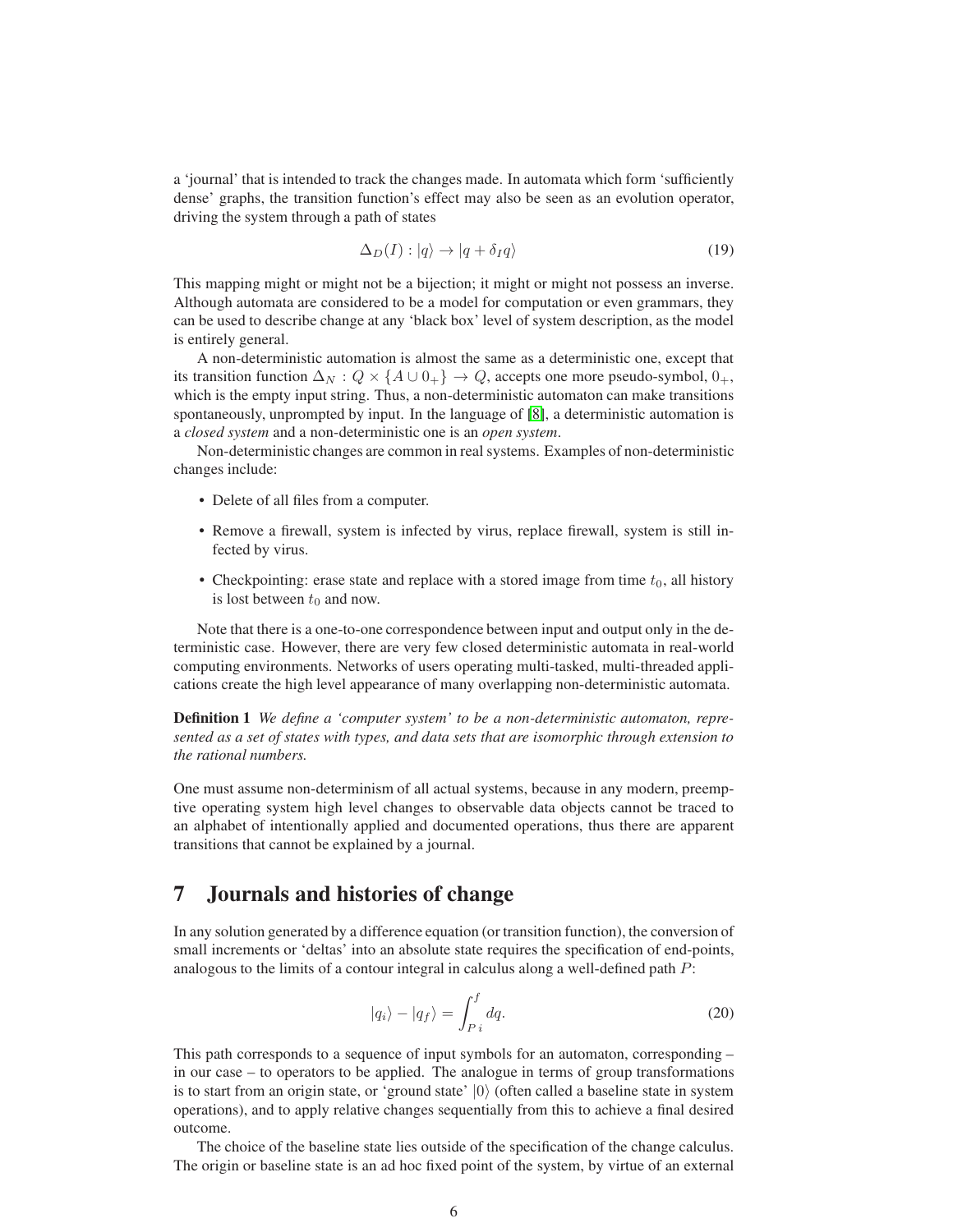specification alone. It is arbitrary, but usually plays a prominent role in system operators' model of system change. In this work, the choice of a baseline state is part of what we shall refer to as a calibration of the system, but counter to tradition we shall advocate calibration of the *end state* rather than the ad hoc *initial state*.

To model intended versus actual change, we introduce the notion of a journal, inspired by the notion of journaling in filesystems. A journal is a documentation of changes applied to a system intentionally, noting and remembering that  $-$  in real systems  $-$  this can be different from what actually takes place.

Definition 2 (Journal J) *A complete, ordered sequence of all input symbols passed to an*  $a$ utomaton  $\alpha^*$  from an initial time  $t_i$  to a final time  $t_f$  is called the automaton's journal  $J = (t_i, t_f)$ . Each symbol  $\alpha$  corresponds to a change in system state  $\delta_{\alpha}q$ . A journal has *a scope that is known to the user or process that writes the journal. A journal change* δJ *involves adding or removing symbols in*  $\alpha$  *to J*, and adjusting the times.

Two journals  $J_1$  and  $J_2$  may be called *congruent* if they have the same number of symbols  $|J_1| = |J_2|$  and every symbol is identically present and in the same order[\[16\]](#page-16-12).

**Lemma 2** *The final state*  $|q_f\rangle$  *obtained by applying congruent journals of transitions*  $J_1, J_2$ *to identical automata*  $M_1, M_2$  *is identical, iff the initial states*  $|q_i\rangle$  *are identical, and*  $M_1$ *and* M<sup>2</sup> *are deterministic.*

This follows from the definitions of (non-)deterministic automata which allows spontaneous changes  $\delta_{0+} q$ . To record all changes in a non-deterministic system we need to record absolute state even when no input change is made. This brings us to:

Definition 3 (History) *A complete, ordered stack of all intermediate snapshots of a system's total state*  $|q_f\rangle(t)^*$  *output by an automaton at all times*  $t$  *between an initial time*  $t_i$ *to a final time* t<sup>f</sup> *is called the automaton's history* H*. A change* δH *involves pushing or popping the complete current state onto the stack* H*, and adjusting the times.*

The history  $H$  is capable of including states that were not directly affected by the journal transitions  $\delta_{\alpha}q$ . We use a stack as a convenient structure to model histories; see for instance [\[17\]](#page-16-13) and references for a discussion of stacks. The ability to model system configuration by relative changes is affected by the following lemma:

**Lemma 3** For any automaton M,  $|H_M| \geq |J_M|$ , and  $|H_M| = |J_M|$  iff M is a determin*istic automaton (closed system).*

The proof follows from the form of the transition functions for automata, and the possibility of one or more occurrences of  $0_+$  in the input of a non-deterministic automaton. In a deterministic system each  $\alpha$  leads to a unique labeled transition  $\delta_{\alpha}q$ , and vice versa. In the non-deterministic case, the history can contain any number of changes  $\delta_{0+}$  in addition to the  $\alpha$ , thus the length of the history is greater than or equal to the length of the journal.

A journal is thus a sequence of *intended* changes, whereas a history is a sequence of actual changes.

**Definition 4 (Roll-back operation**  $J^{-1}$ ) The inverse application of a string of inverse jour*nal operations is called a roll-back operation. The inverse is said to exist iff every operation symbol in the journal has a unique inverse.*

For example, for relative change:

$$
J(q, q') : |q\rangle \quad \mapsto \quad |q + \delta q_1 + \delta q_2 + \delta q_3\rangle \equiv |q'\rangle \tag{21}
$$

and

$$
J^{-1}(q, q') : |q'\rangle \quad \mapsto \quad |q' - \delta q_3 - \delta q_2 - \delta q_1\rangle \equiv |q\rangle \tag{22}
$$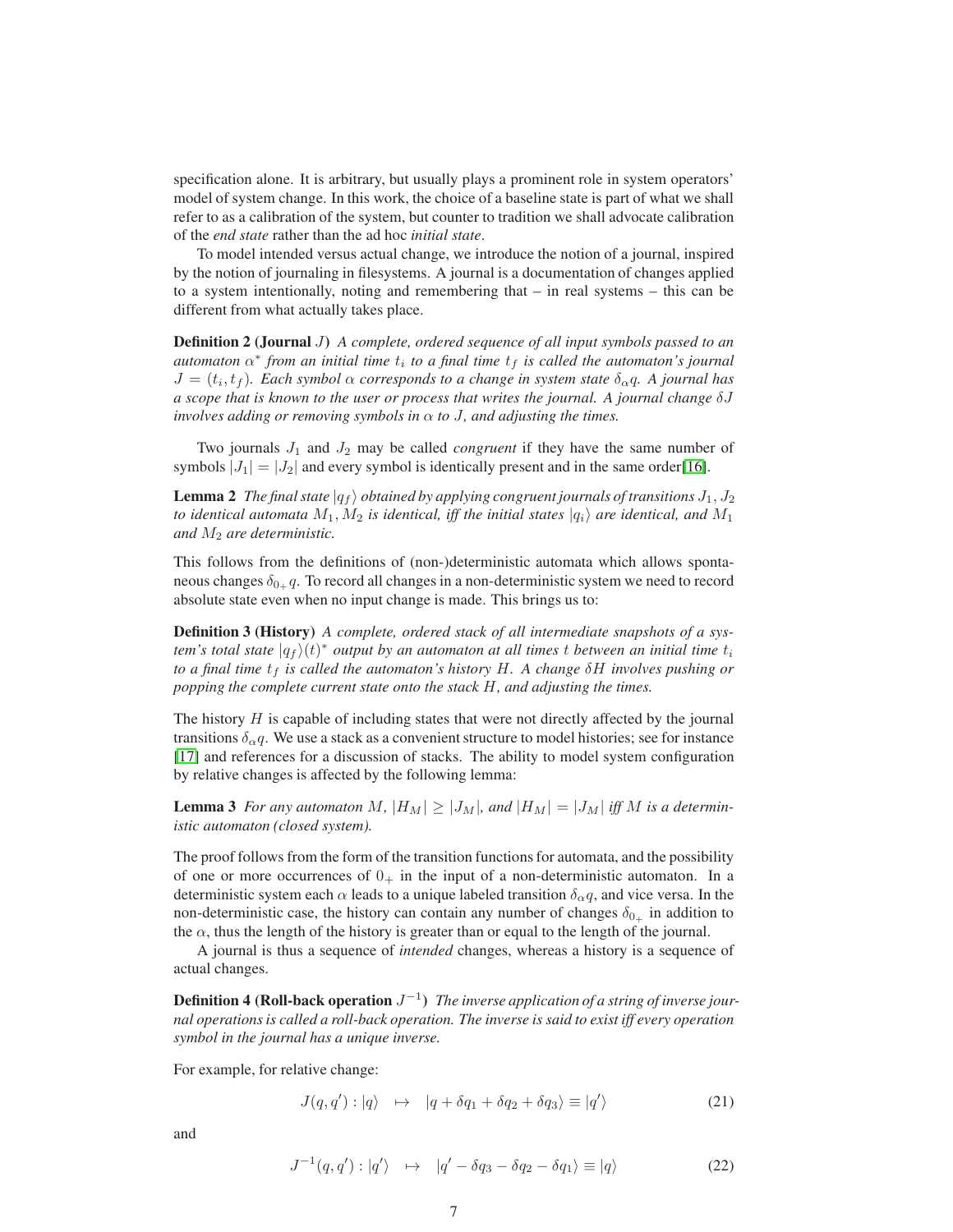**Lemma 4** A roll-back journal  $J^{-1}(q_i, q_f)$ , for automaton M, starting from state  $|q_f\rangle$  will *result in a final state*  $|q_i\rangle$  *iff* M *is deterministic and*  $J^{-1}$  *exists.* 

**Proof 2** Assume that M is non-deterministic; then the transition to state  $q_f$  is only a partial *function of the journal* J*, hence* J <sup>−</sup><sup>1</sup> *has more than one candidate value and thus cannot exist. If* M *is deterministic then the inverse exists trivially by construction, provided that each operation in the journal exists.*

Setting aside technical terminology, the reason for a failure to roll-back is clearly the loss of correspondence between journal and history caused by changes that happen outside the scope of the intended specification. This loss of correspondence can happen in a number of ways, and (crucially) it is likely to happen because today's computer systems are fundamentally non-deterministic<sup>[1](#page-7-0)</sup>.

Definition 5 (Commit and Restore operations) *A commit operation at time* t *is a system change*  $\hat{g}$  *followed by a push of current history state onto a stack as consecutive operations:* 

$$
commit(t) : (\hat{g}, push(|q\rangle(t))) \tag{23}
$$

*A restore operation is a sequence of one or more operations:*

$$
restore(t): pop(|q\rangle)
$$
\n(24)

These operations are typical of version control schemes, for example. The importance of this construction is that previous states can be recaptured regardless of whether the operation  $\hat{q}$  is invertible or not.

**Lemma 5** *For automaton*  $M$ , *n consecutive restore operations starting from*  $t_f$ , *are the inverse of* n *consecutive commit operations ending at* t ′ f *, iff the journal of changes between*  $t_f > t'_f$  and  $t'_f$  is empty and M is a deterministic automaton.

The proof, once again, follows from the absence of uncaptured changes. If  $t'_{f} > t_{f}$  and the journal is empty then the only changes that can have occurred come from symbols  $0_+$ , but these only occur for non-deterministic  $M$ . We add the following to this:

Lemma 6 *A system journal* J *cannot be used to restoring system state for arbitrary changes*  $\hat{g}$ .

This result is clear from the independence of the restore operation on  $\hat{q}$ , and the lack of a stack of actual state in a journal J.

What the foregoing discussion tells us is that there is no predictable outcome, either in a forward or a reverse direction, in an open (non-deterministic) system using relative change, and that a journal is quite useless for undoing changes that have no inverse. System configuration is analogous to making calculations in which variables change value spontaneously (as in fact they do without error correction at the hardware level). To make change computation predictable, we need to fix the outcomes rather than the sequences of operations, using 'singular change operations' for computing the final state. This was the main observation learned in the development of Cfengine[\[9,](#page-16-5) [10,](#page-16-6) [20\]](#page-16-14).

<span id="page-7-0"></span><sup>&</sup>lt;sup>1</sup>In [\[8\]](#page-16-4), it was pointed out that this mirrors results in information theory[\[18\]](#page-16-15) about transmission of data over noisy channels, for which one has the fundamental theorem of channel coding due to Shannon[\[19\]](#page-16-16) that enables the re-assertion of correspondence between a journal (transmitted data) and actual history (received data) over some time interval. However, we shall not mix metaphors by pursuing this point here.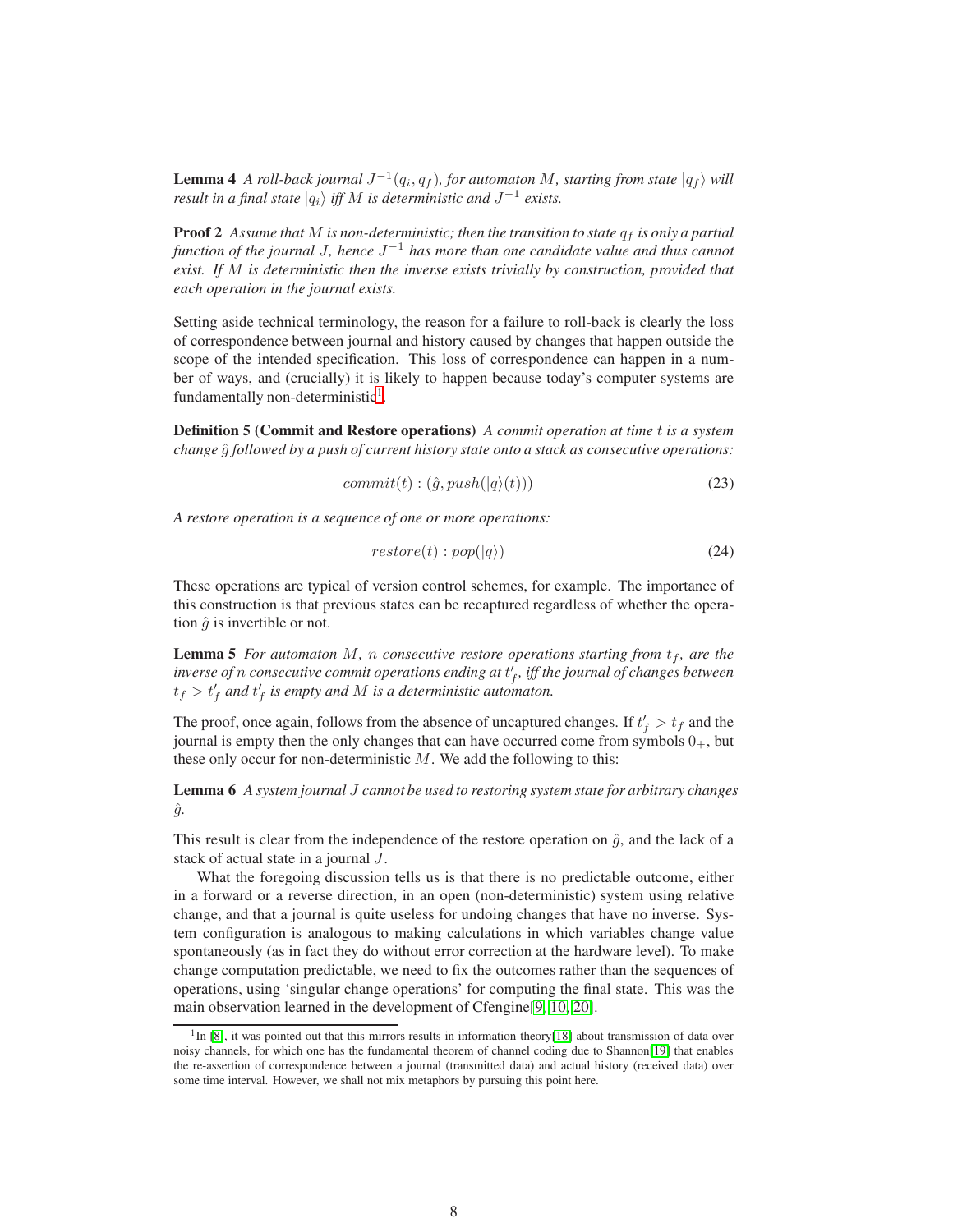#### 8 Singular transitions and absolute change

In the foregoing cases, the initial choice of state  $|q_i\rangle$  was external to the specification of the change, and was the 'origin' of a sequence of changes in a journey from start to finish. This relative ('sequential process') approach to change is deeply in-grained in management and computing culture, but it fails to bring the require predictability due to underlying system indeterminism. The problem is the reliance on the  $+$  operation to navigate the state space, so our next step is to suppress it.

Now consider a class of transitions that are not usually considered in classic finite state machines. These are (non-invertible) elements  $\hat{p}$  with the property that  $\hat{p}|q\rangle = |q_0\rangle$ , for any q. The final states are 'eigenstates' of these singular group operations:  $\hat{p}|q_0\rangle = |q_0\rangle$ . These effectively demote the explicit reliance on  $+$  and replace it with a linear function.

**Definition 6** A singular transition function  $C_{|q_0\rangle}$  is a transition from any state  $|q\rangle$  to a *unique absorbing state*  $|q_0\rangle$ *. It is a many-to-one transition, and is hence non-invertible without a history.*

Such transition functions (operators) were introduced in [\[10\]](#page-16-6) and described in [\[9\]](#page-16-5), as an alternative to relative change to restore the predictability of outcome. These 'convergent operations' are based on fixed points or eigenstates of a graph. They harness the property of zero elements to ignore the current and historical states and to install a unique state regardless of the history or the determinism of the system. Such parameterized operators form a semi-group  $C_{|q_0\rangle}$  with the abstract property:

<span id="page-8-0"></span>
$$
C_{|q_0\rangle}|q\rangle = |q_0\rangle
$$
  
\n
$$
C_{|q_0\rangle}|q_0\rangle = |q_0\rangle.
$$
 (25)

For ease of notation in the following, we drop the  $|q_0\rangle$  subscript and write C for  $C_{|q_0\rangle}$ 

The price one pays for this restoration of predictability is an inability to reverse the change. Let us suppose that an object  $C^{-1}$  exists such that  $C^{-1}C = I$ , satisfying the latter equation. Then operating on the left, we may write using [\(25\)](#page-8-0):

$$
C |q_0\rangle = |q_0\rangle
$$
  
\n
$$
C^2 |q_0\rangle = C |q_0\rangle
$$
  
\n
$$
C^{-1}C |q_0\rangle = C^{-1} |q_0\rangle
$$
 (26)

Thus, at  $|q_0\rangle$  we have idempotence and a constraint:

<span id="page-8-1"></span>
$$
C |q_0\rangle = C^{-1} |q_0\rangle \tag{27}
$$

$$
C |q_0\rangle = C^2 |q_0\rangle. \tag{28}
$$

The latter result [\(28\)](#page-8-1) is independent of the existence of an inverse. For a ring, this condition is equivalent to the 'restricted inverse law' used in [\[12,](#page-16-8) [13\]](#page-16-9), and it tells us that the inverse would have to be either 0, 1 or  $+\infty$ .

**Lemma 7** *The operators*  $C_{|q_0\rangle}$  *are idempotent and converge on a fixed point final state*  $|q_0\rangle$ .

This follows immediately from eqn [\(28\)](#page-8-1). The value of these operations is that they can be iterated endlessly, with predictable outcome, in the manner of a highly compressed system error-correction process.

Example 1: One can view the state  $|q\rangle$  as embodied in the operator  $C_{|q\rangle}$  and thus view  $C_0$ ,  $|q\rangle$ , and  $|q_0\rangle$  as elements of the same semigroup. Then we may write:

<span id="page-8-2"></span>
$$
C_0|q\rangle = |q_0\rangle \tag{29}
$$

$$
C_0|q_0\rangle = |q_0\rangle. \tag{30}
$$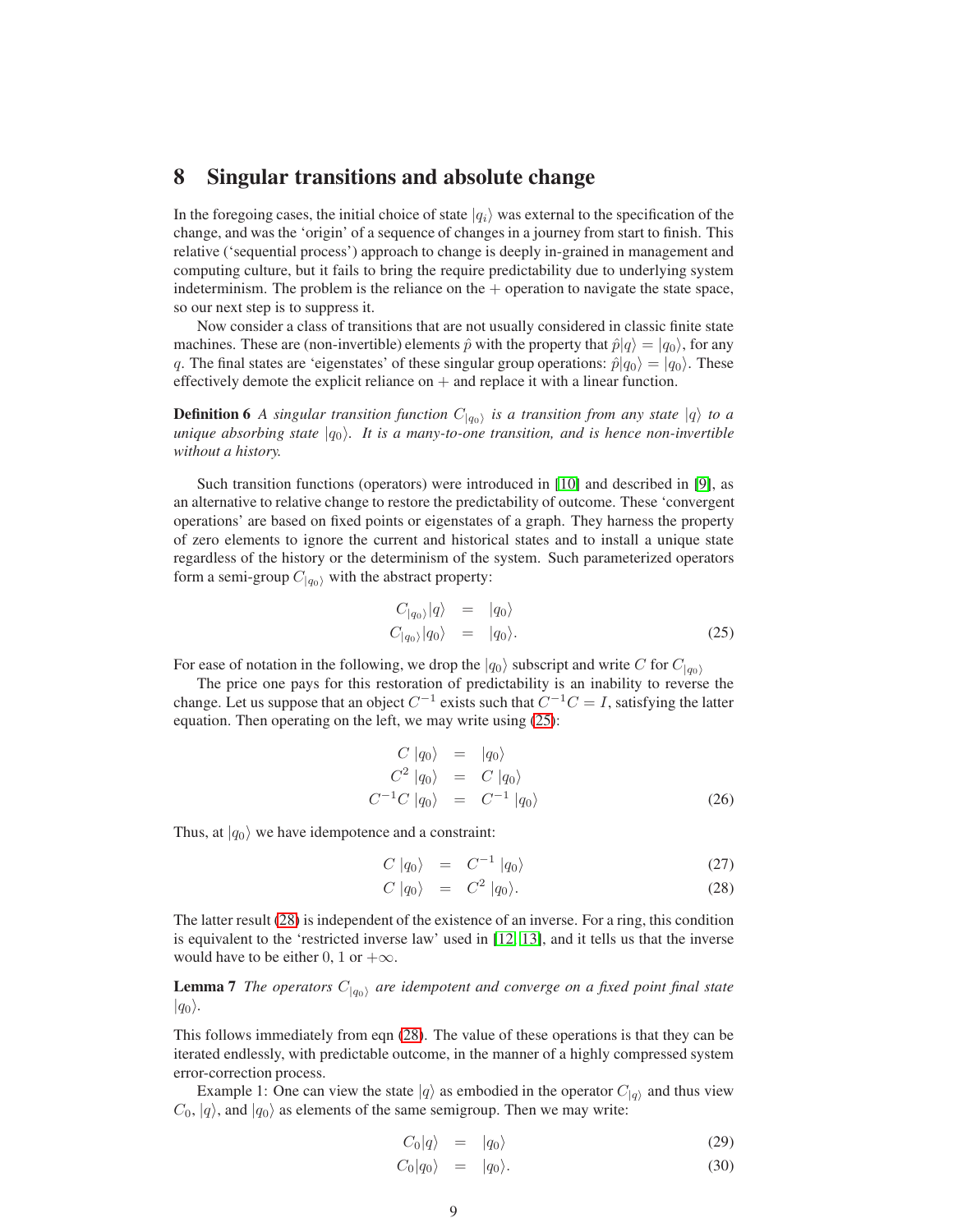Assuming an additive inverse for each element (in the statespace), and subtracting these equations for arbitrary q leads to the conclusion that  $C_0 = |q_0\rangle = |0\rangle$ , thus there is only a single object with this ability to take an arbitrary initial state and render a predictable outcome. Note that, in this representation, C and  $|q\rangle$  belong to the same semigroup of scalars. So, choosing  $|x\rangle = C_0 = |q_0\rangle$ , we service

$$
(x^{-1} \cdot x)x = x \tag{31}
$$

using [\(30\)](#page-8-2). This is the restricted inverse law for fields[\[12,](#page-16-8) [13\]](#page-16-9).

The zero plays a fundamental role as an eraser. The uniqueness of zero is not an impediment to using the zero element as a 'policy operator' which sets an intended state, as we are free to construct a homomorphism  $h(q)$  which *calibrates* or shifts the absolute location of the solution: e.g.

<span id="page-9-1"></span>
$$
C_0 h(q) = h(q_0)
$$
  
\n
$$
C_0 h(q_0) = h(q_0)
$$
\n(32)

to shift the calibration point from  $q_0$  to  $q_0^*$ .

Example 2: Consider the tuple form used earlier, and let

<span id="page-9-0"></span>
$$
C_0 \rightarrow \begin{pmatrix} 0 & q_0 \\ 0 & 1 \end{pmatrix}
$$
  

$$
|q_0\rangle \rightarrow \begin{pmatrix} q_0 \\ 1 \end{pmatrix}
$$
 (33)

Thinking of these as elements of the same semigroup and subtracting these equations leads to a result that is identically true, hence we are free to choose the value of  $q_0$  as a matter of policy. However, one observes that  $C_0$  does not possess a defined inverse according to the normal rules of fields.

# 9 Computing and reversing absolute states

Fields have only one element with singular properties: the zero element. It plays two distinct roles: as an identity element for the  $+$  operation, and as a fixed point in scaling under  $\cdot$ . As a fixed point, zero annihilates state, since  $0q = 0$  for any q. The zero element thus ignores and deletes any history that led us to the state  $q$ .

It is useful to think of the  $C$  operators in the above as a kind of zero-element: they annihilate state in a similar way. The utility of the convergent operations for bringing about absolute change is such that it is useful to embed them in the formalism of a general field structure for computation. One motivation for this is the recent work by Bergstra and Tucker of totalization of fields, and 'Meadows', in which they replace the partial function (excluding 0 for division) at the heart of field computation with one that is total, up to constraints. We find their construction intriguing and highly relevant to the matter of reversibility of state. As in Bergstra and Tucker, we reason by first defining the algebraic signatures of structures.

We construct an image of a field F, with initial algebra  $Alg(\Sigma_F, E_F)$  (as yet a regular field), by introducing a map in three piecewise partial representations  $\Phi(F) = \{C(F), \Delta(F), \mu(F)\}.$ The signature contains only product explicitly, as addition is concealed as described in section [4:](#page-2-0)

$$
\cdot \quad : \quad \Delta \times \Delta \to \Delta \tag{34}
$$

$$
\colon \quad \mu \times \mu \to \mu \tag{35}
$$

$$
\therefore C \times C \to C \tag{36}
$$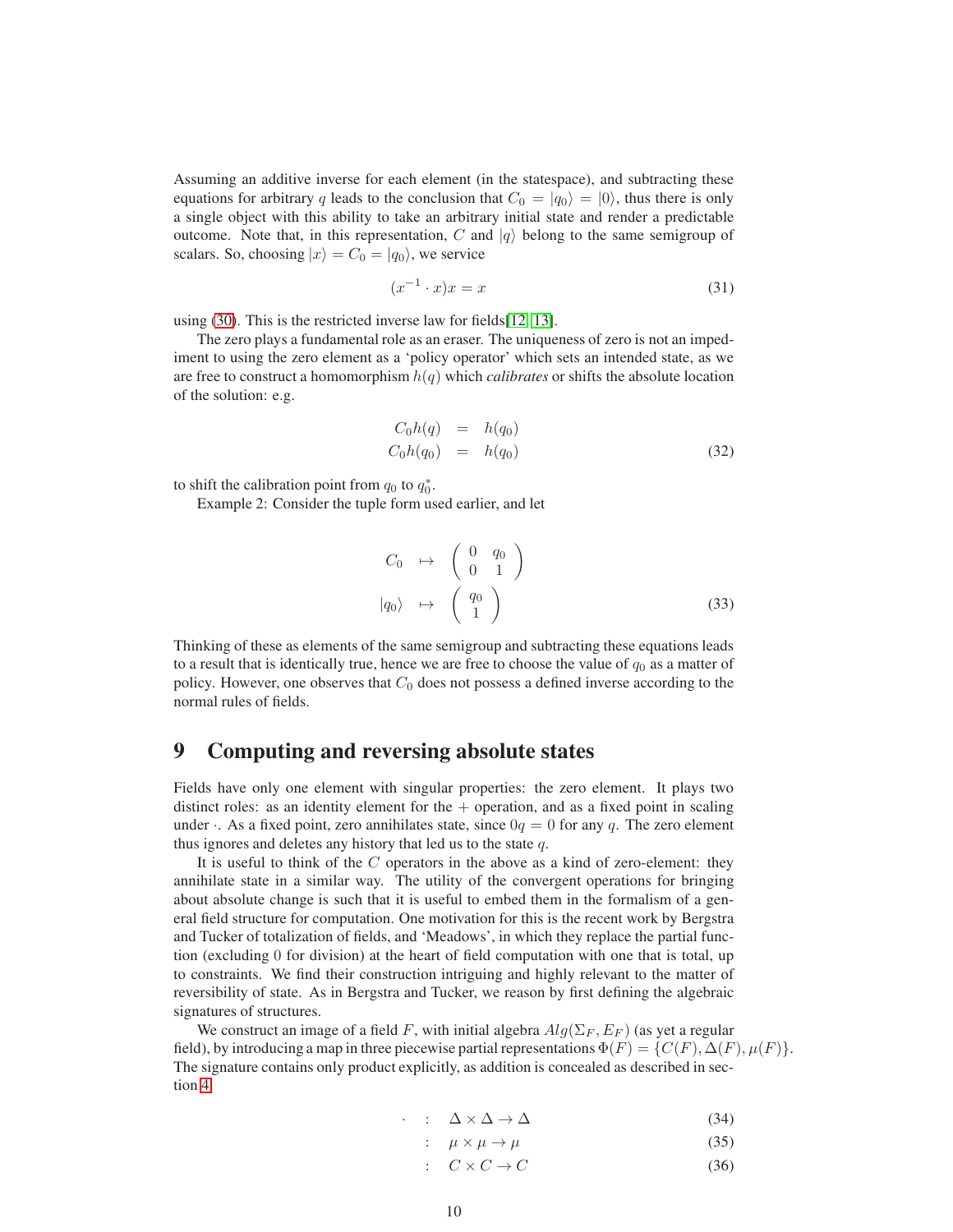$$
I_{\Delta} = \Delta(0) \in \Delta \tag{37}
$$

$$
I_{\mu} = \mu(1) \in \mu \tag{38}
$$

 $\mu(0) \notin \mu$  (39)

$$
f_{\rm{max}}(x)=\frac{1}{2}x
$$

We define  $E_{\Phi}$  as the image of  $E_F$  for the field by,

$$
\Delta(x)\Delta(-x) = I_{\Delta}, \quad \forall x \in F \tag{41}
$$

$$
\mu(x^{-1})\mu(x) = I_{\mu} \quad \forall x \neq 0 \in F \tag{42}
$$

$$
\Delta(x)\Delta(y) = \Delta(y)\Delta(x) \quad \forall x, y \in F \tag{43}
$$

$$
\Delta(x)(\Delta(y)\Delta(z)) = (\Delta(x)\Delta(y))\Delta(z) \quad \forall x, y, z \in F \tag{44}
$$

$$
\mu(x)(\mu(y)\mu(z)) = (\mu(x)\mu(y))\mu(z) \quad \forall x, y, z \ \emptyset \in F \tag{45}
$$

$$
C(x)C(y) = C(x) \quad \forall x \in F \tag{46}
$$

$$
C(x)(C(y)C(z)) = (C(x)C(y))C(z) \quad \forall x, y, z \in F \tag{47}
$$

(48)

(40)

An example in the matrix representation is given by:

$$
C(x) = \begin{pmatrix} 0 & x \\ 0 & 1 \end{pmatrix} \tag{49}
$$

$$
\Delta(x) = \begin{pmatrix} 1 & x \\ 0 & 1 \end{pmatrix} \tag{50}
$$

$$
\mu(x) = \begin{pmatrix} x & 0 \\ 0 & 1 \end{pmatrix} \tag{51}
$$

The function  $C$ , in any representation, gives us a way of representing absolute, not relative, changes of state. This is an important ability in maintaining order in a system, and it is the basis on which Cfengine[\[10\]](#page-16-6) operates on millions of computers around the world today. Each operation is a function of a field, in which the zero element is mapped to a desired state. The set of all possible parameterized  $C(F)$  must therefore span a field, and yet it contains no (multiplicative) inverses at all. This is the interesting paradox which plays into the work of Bergstra and Tucker. The restriction  $x \neq 0 \in F$  is prominent.

It is not our intention to reiterate the arguments for totalizing fields, presented by Bergstra and Tucker[\[13\]](#page-16-9). As they point out, there is a number of ways to restore 'faith' in the connection between state and history of change after a zero operation, using proof systems, axioms and algebraic properties. Each brings a different kind of merit. As they remark, the issue is not so much about going backwards (reversal) as about going forwards in a way that is unaffected by an ill-defined attempt at reversal.

One remedy relies on proving the outcome of a change was not affected by the result of  $0^{-1}$ , i.e. the final state is independent of the path taken to evaluate it. Another involves changing the definitions of computation (change) to disallow unsafe operations. Finally one might simply give up on certain requirements so that the outcome satisfies a well defined set of equations (policies) in order to prove that the result is well-defined. Here, we observe by analogy that one may:

- Introduce a stack of history snapshots to some maximum depth[\[17\]](#page-16-13). (This is difficult to do in arithmetic but it is plausible for some system changes.)
- Totalize the data type, using the notion of a totalized field, e.g. set  $0^{-1} = 0$ , or equivalently,  $C^{-1} = C$ .
- Perform a naive reversal and then apply some policy equational specification to clean up the result.
- Abandon the attempt to introduce reversals altogether ("rollback does not exist").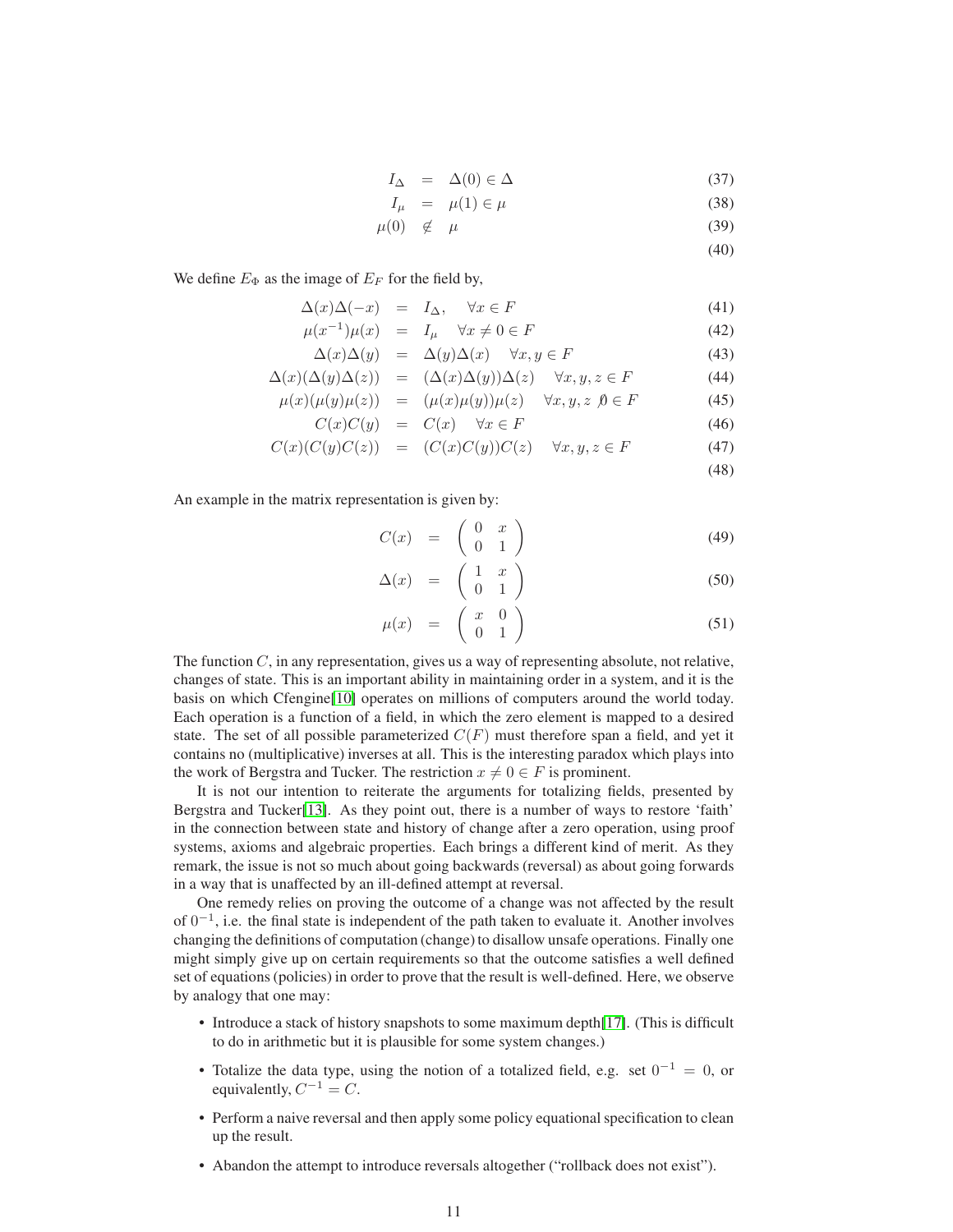# 10 Calibration of absolute state

Let us complete the abstract formalization of the operators for absolute change, which builds linear functions on top of the totalized field approach of Bergstra and Tucker, and ends with a vector space. We no longer care about  $\Delta$  and  $\mu$ , but want to embrace the properties of the zero operators to bring predictability in a non-deterministic environment. We start with a signature for the convergent operators based on a different use of commutative rings as a parameterization of the zeroed outcome, and end with non-commutative, non-invertible representations. Let  $F$  signify a field, with the usual field axioms.

We use a Σ-algebra  $\Sigma_C = \{ |q\rangle | I, 0, \oplus, \circ, C \}$ , and this is understood to extend the field algebra  $Alg(\sigma_F, E_F)$ . Thus, for any index set labels  $\alpha, \beta$ , labeling the underlying field  $Q$ , we have signature:

<span id="page-11-0"></span>
$$
Symbols: \tI, 0, |q_{\alpha}\rangle, q \in Q \t(52)
$$

Operations : (53)

$$
I \to F \tag{54}
$$

$$
0 \to F \tag{55}
$$

$$
C: \qquad F \to F' \tag{56}
$$

$$
\oplus: C(F \times F) \to C(F) \tag{57}
$$

$$
\circ: \qquad C(F) \times C(F) \to C(F) \tag{58}
$$

$$
C(F) \times F' \to F'
$$
 (59)

 $\text{Equations}(E_C)$ : (60)

$$
C_{\alpha}|q\rangle = C(q_{\alpha})|q\rangle = |q_{\alpha}\rangle \tag{61}
$$

$$
C_{\alpha} \circ C_{\beta} = C_{\alpha} \tag{62}
$$

$$
(C_{\alpha} \circ C_{\beta}) \circ C_{\gamma} = C_{\alpha} \circ (C_{\beta} \circ C_{\gamma}) \tag{63}
$$

$$
C_{\alpha} \oplus C_{\beta} = C_{\alpha + \beta} \tag{64}
$$

$$
(C_{\alpha} \oplus C_{\beta}) \oplus C_{\gamma} = C_{\alpha} \oplus (C_{\beta} \oplus C_{\gamma})
$$
 (65)

Naturally, these are true for all  $\alpha, \beta, \gamma$ , and we are working with  $Alg(\Sigma_F \cup \Sigma_C, E_F \cup E_C)$ . The opacity of formalism belies a simple structure. Every state  $|q\rangle$  is fully specified by a field value  $q \in F$ . Similarly, every convergent operator  $C(q)$  is fully specified by a field value  $q \in F$ , and results in a new value  $q \in F$ , which obeys the zero property [\(61\)](#page-11-0). Thus the  $C$  is a transformer which takes any input state and outputs a specific state given by its label (but importantly, only one at a time). This has the 'zero' property of ejecting initial state and replacing it wholesale with particular one. Clearly, the operators must be idempotent from [\(62\)](#page-11-0).

The representation in [\(33\)](#page-9-0) is useful to see how a tuple-representation quickly captures this algebra. We say that the repeated operation of an operator  $C(q_0)$  'converges', as it always returns the system state to its fixed point  $|q_0\rangle$ . This algebra describes the behaviour of a single 'convergent operator' or 'promise' in Cfengine[\[9,](#page-16-5) [10\]](#page-16-6). We cannot define  $C^{-1}$ because the symbol  $0^{-1}$  is not defined in the underlying field F, but we may totalize the field[\[13\]](#page-16-9) with corresponding merits and conditions to assign a meaning to a reversal or 'roll-back'.

# 11 Re-calibration - change of policy

There is only a single fixed point for each operator  $C(q_0)$ . What happens when we want to change the outcome of a 'promised state', i.e. change the value of  $q_0$ ? The homomorphism  $h$  on states, in eqn. [\(32\)](#page-9-1) allowed us to calibrate a single singular outcome to any field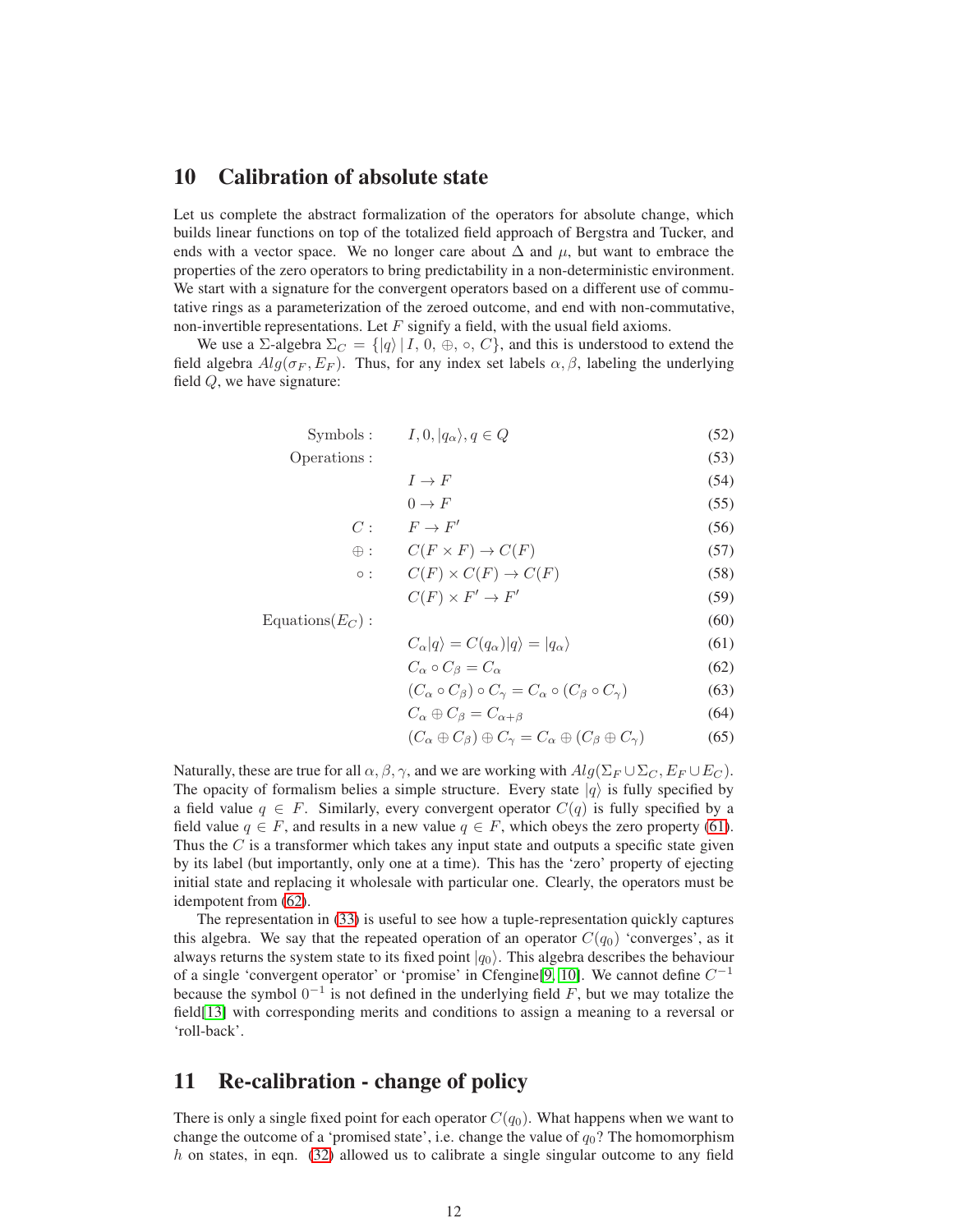value by shifting the zero, but this is less useful than modifying the operators themselves to bring about the desired result. This transformation then has the simple interpretation as an operator the re-calibrates the system baseline.

Lemma 8 *Each operator has only one singularity, i.e. let* F *be a field, totalized or not, and let*  $0_1$  *and*  $0_2$  *be zero elements for*  $\cdot$ *, then*  $0_1 = 0_2$ *.* 

The proof follows by substitution of the field axioms:  $0_1x = 0_1$ ,  $0_2x = 0_2$ , setting  $x = 0_2$ in the former, implies  $0_1 = 0_2$ . Hence the zero element is unique in a field.

This means that we cannot have more than one policy fixed point per field. In configuration terms, one cannot have more than one policy for a data item, so any path of changes parameterized by chaining  $q_0$  can be uniquely characterised.

This leaves only the possibility of shifting the fixed point by re-calibration, or change of policy. This is no longer a journal of deltas, but a kind of 'teleportation' or 'large transformation' in the group theoretic sense. Given this, and the utility of formulating policy changes as applied operations, it is useful to reformulate the values in terms of *vector spaces*. The specification of a vector space is somewhat similar to that of a ring or field except that it is not automorphic.

Let F be a field (totalized or not). A vector space of F is a triple  $(S, +, \cdot)$ , with the equations:

+ : 
$$
S \times S \rightarrow S
$$
,  
\t $\therefore$   $F \times S \rightarrow S$ ,  
\t $0 \in S$  |  $x + 0 = 0 + x = x$ ,  $\forall x \in S$   
\t $-x \in S$  |  $x + (-x) = (-x) + x = 0$ ,  $\forall x \in S$   
\t $x + y = y + x$ ,  $\forall x, y \in S$   
\t $(x + y) + z = x + (y + z)$ ,  $\forall x, y, z \in S$   
\t $(\alpha \beta)z = \alpha(\beta z)$ ,  $\forall \alpha, \beta \in F, z \in S$   
\t $1_F \in F$  |  $1x = x1 = x$ ,  $\forall x \in S$   
\t $(\alpha + \beta)x = \alpha x + \beta x$ ,  $\forall \alpha, \beta \in F, x \in S$ ,  
\t $\alpha(x + y) = \alpha x + \alpha y$ ,  $\forall \alpha \in F, x, y \in S$ , (66)

The usefulness of this map is that it involves an external 'promise' or 'policy' field  $F$ from which we may construct the set of  $C_{\alpha}$ , not merely an automorphic image of a single set. Thus we can separate policy from changes with convergent, fixed-point zero-operators  $0_A \in F_A$ , all acting on a single set of states  $q \in S$ . We thus arrive, by a different route, at the formulation as a vector space in ref. [\[8\]](#page-16-4).

We note finally that a change of calibration cannot be a commutative ring.

**Lemma 9** Let  $C_A$  and  $C_B$  be zeros of  $F_A$  and  $F_B$ . Then  $C_A$  and  $C_B$  cannot commute *unless*  $A = B$ .

Proof 3 *The proof is similar to the earlier proof of uniqueness of zero in a ring. We have*  $C_A q = C_A$ , and  $C_B q = C_B$  *for all q. Substituting*  $q = C_B$  *in the former, we have* 

$$
C_A(C_B)q = C_A C_B = C_A
$$
  
\n
$$
C_B(C_A)q = C_B C_A = C_B
$$
\n(67)

*Thus the commutator*

$$
[C_A, C_B] = C_A C_B - C_B C_A = C_A - C_B \neq 0 \quad (A \neq B)
$$
\n(68)

*This proof does not depend on the representation of*  $F_A$  *and*  $F_B$ *, thus it applies equally to higher dimensional tuple formulations also.*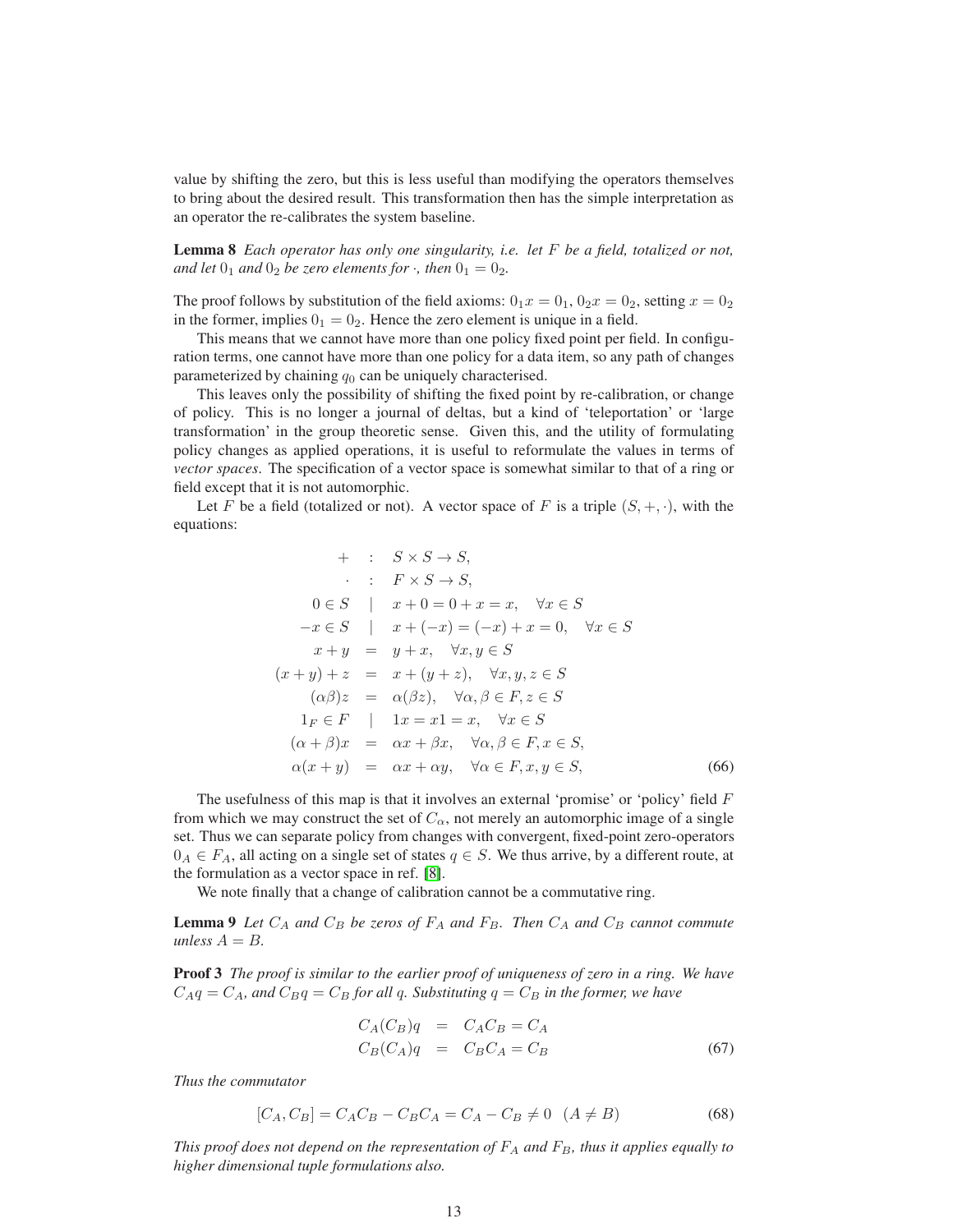#### 12 Predicting outcome with roll-back-safe change

The problems of indeterminism cannot be addressed without absolute change operations, but these do nothing to repair the problem of unsafe reversals. The C operations allow us to basically forget about indeterminism, but not irreversibility. We therefore need to find an approach analogous to that of [\[13\]](#page-16-9) during non-commutative strings of system recalibrations. We have one advantage here: a lack of commutativity. This is in fact a strength as it makes the need for reversal practically irrelevant. In our view, there is then only one natural choice for  $C^{-1}$  or  $J^{-1}$  and that is to apply or re-apply the current policy  $C(t)$ : it is absolute, idempotent and it overrides any previous 'mistakes'.

We have also one disadvantage compared to [\[13\]](#page-16-9) and that is that time is relevant: we cannot undo the potential consequences of being in a bad state unless we manage to totality of state within the system. For real computers, that might be almost the entire Internet (e.g. during the spread of viruses).

Other weaker arguments can be made for resetting state to a baseline, e.g. (i) Use an arbitrarily chosen baseline state  $|q_{initial}\rangle$  or  $|t_0\rangle$  so that an arbitrary journal of convergent changes  $\hat{J}_0$ 

$$
\begin{array}{rcl}\n\ket{t_{\text{final}}} & = & \hat{J}_0 | t_{\text{initial}} \\
& = & \dots \hat{O}_2 \hat{O}_1 | t_{\text{initial}}\n\end{array} \tag{69}
$$

has an inverse such that

$$
J_0^{-1}|t_{\text{final}}\rangle = |t_{\text{initial}}\rangle. \tag{70}
$$

Assuming the existence of an operator  $\hat{O}_{\text{initial}}$  such that  $\hat{O}_{\text{initial}}|q\rangle = |t_{\text{initial}}|$ , then clearly

$$
J_0^{-1} = \hat{O}_{\text{initial}}.\tag{71}
$$

These two choices are both forward-moving absolute changes since they both involve an arbitrary decision and they both move forward in time. However the latter is less natural, since it affects to return to a time in the past which might have nothing directly to do with where one needs to be in the present. Our study was motivated by predictability. The principal advantage of these remedies lies in knowledge of the outcome, in the absence of a complete specification.

### 13 Multi-dimensional operators

In the discussion above, we have restricted ourselves to the maintenance of a single scalar system-value. The issue of dependencies amongst system changes enters quickly as the complexity of layered models of a system grows. It was shown in [\[9\]](#page-16-5) that one can develop a spanning set of orthogonal operations that covers the vector space like a coordinate system, simply by embedding in a geometrical tuple-fashion. In the simplest expression, one sees this by extending the matrix representation to higher dimensions.

One way to do this is to consider a system as a controlled by a vector of its individual configuration parameters  $X_i$ , where each parameter is embedded into the field of rationals and encoded in the obvious way:

$$
|X\rangle = \begin{pmatrix} X_1 \\ X_2 \\ \vdots \\ X_n \\ 1 \end{pmatrix}
$$
 (72)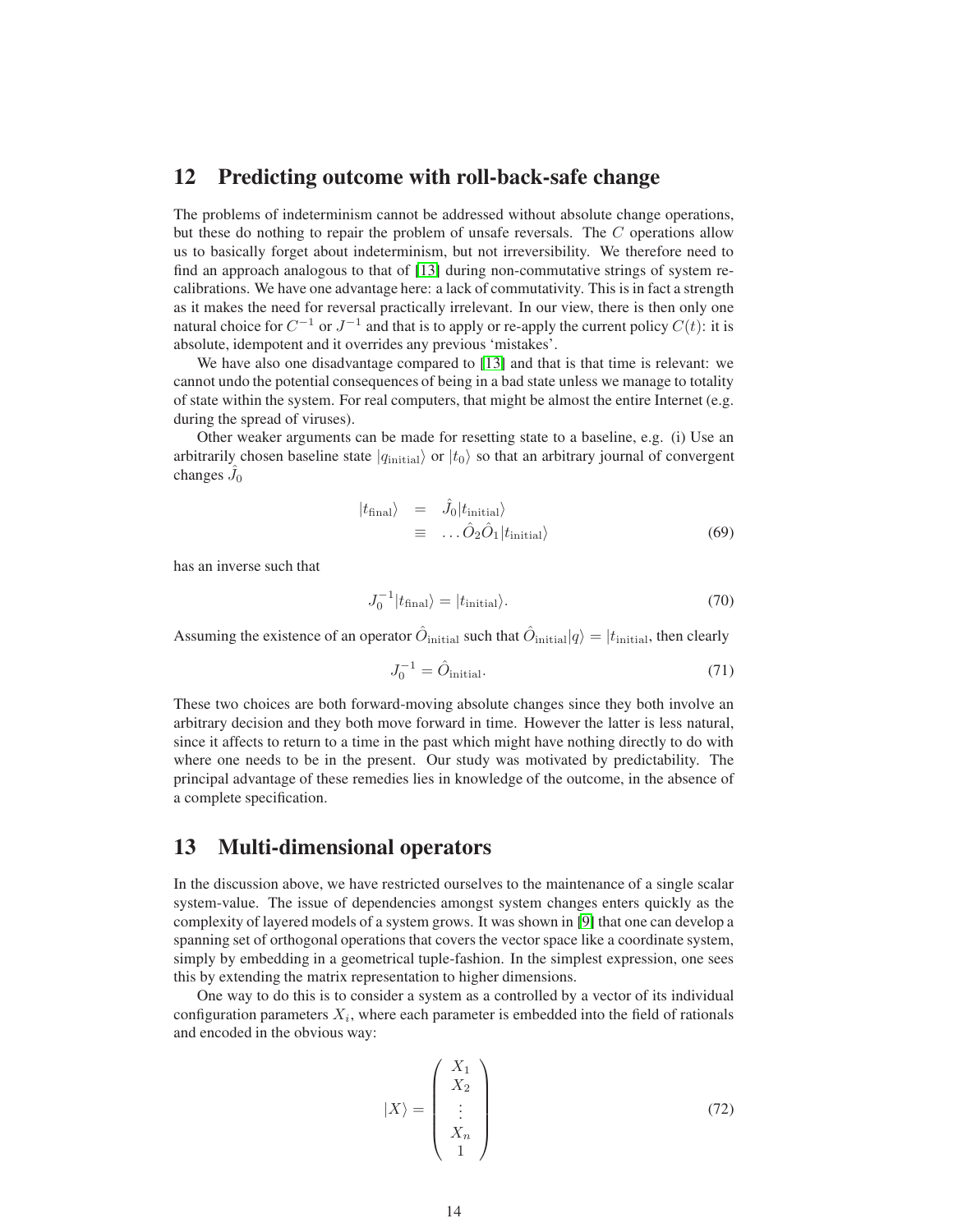where  $|X\rangle$  is 'Dirac notation' for state. As optimistic and large as current systems may be, they remain finite and can be modeled by finite vectors. We define relative operators for individual parameters in a state as

$$
\Delta_i(q) = \begin{pmatrix} 1 & 0 & \cdots & & & 0 \\ 0 & 1 & & & & \\ \vdots & & \ddots & & & \\ & & & 1 & & q & \\ 0 & & & & & 1 \end{pmatrix}
$$
 (73)

(where q appears in the  $(n + 1)$ st column of the *i*th row). Likewise, absolute operators are defined as

$$
C_i(q) = \begin{pmatrix} 1 & 0 & \cdots & & & 0 \\ 0 & 1 & & & & \\ \vdots & & \ddots & & & \\ & & & 0 & & q & \\ & & & & & \ddots & \\ 0 & & & & & 1 \end{pmatrix}
$$
 (74)

(where q appears again in the  $(n+1)$ st column of the *i*th row), and multiplicative operators as

$$
\mu_i(q) = \begin{pmatrix} 1 & 0 & \cdots & & & 0 \\ 0 & 1 & & & & \\ \vdots & & \ddots & & & \\ & & & q & & \\ 0 & & & & 1 \end{pmatrix}
$$
(75)

(Where  $q$  appears in the *i*th row and column). Thus we propose to model configuration changes in a system via a set of matrices with rational entries.

This completes the construction of the Cfengine operators. Clearly the zero inverse solution applies independently to each of these diagonal operators in this basis, but becomes rapidly more entangled in other parameterizations, where dependencies occur.

# 14 Concluding remarks

We have shown that neither the outcome of a journal of changes, nor a reversal (undo operation) is generally meaningful or well-defined in an incompletely specified, or nondeterministic system. A deterministic outcome can only be obtained by grounding a system to a policy defined state, analogous to 'zero' in a field.

Neither the 'restoration of state by roll-back' nor 'division safe calculation', à la Bergstra and Tucker, are about how one goes backwards, but rather about how one recovers meaningfully forwards, given that a poorly defined operation was attempted at some point in the past. A classic answer is 'well, don't do that' – but we know that someone will always attempt to perform ill defined operations and thus our story has a practical meaning, of some importance.

The solutions here mirror way the problem of singularities is handled in other areas of mathematics, e.g. in complex analysis one as analytical continuation[\[21\]](#page-16-17), in which a path or history through the states can be defined such that the final result avoids touching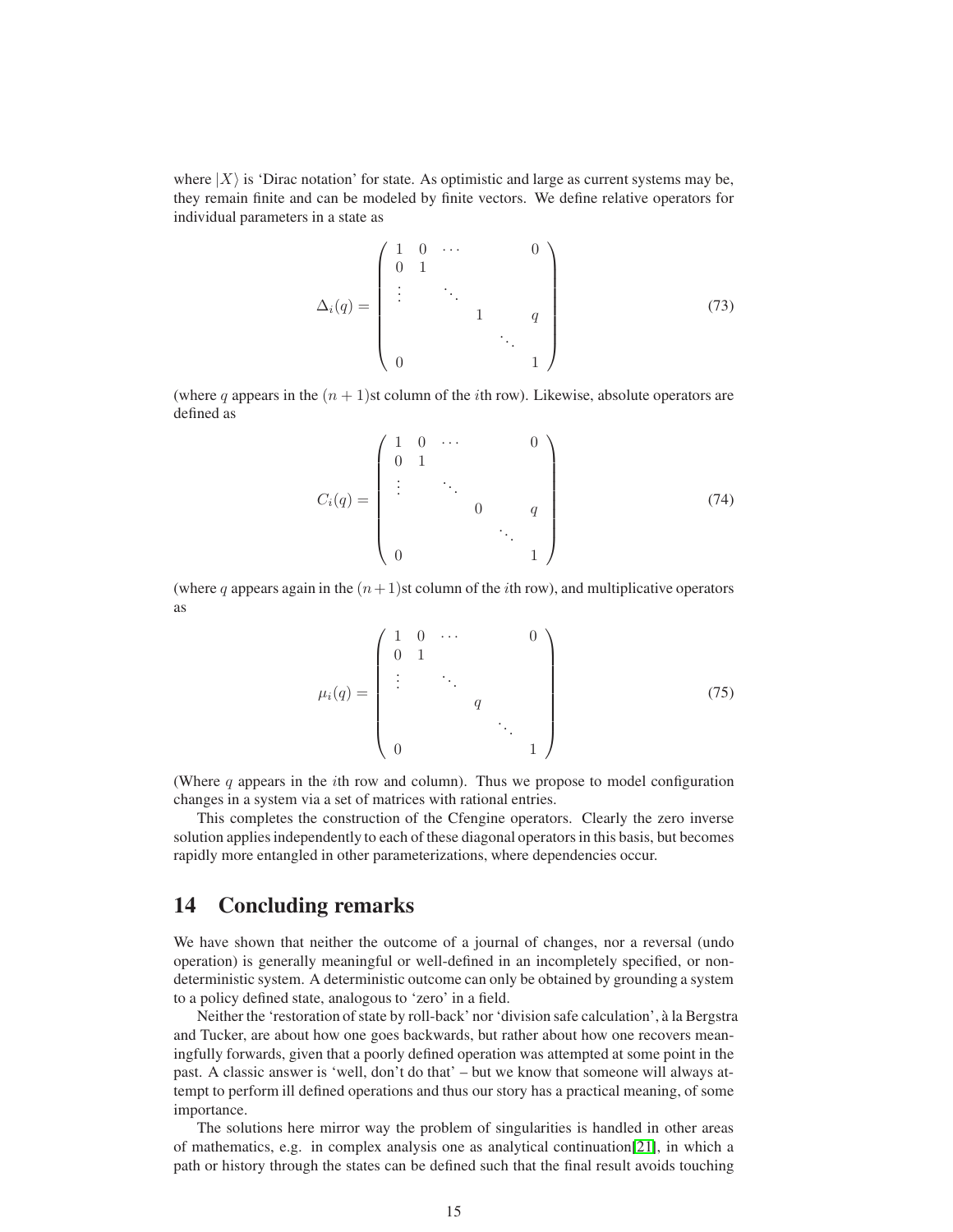the singular cases. Similarly in algebraic topology, the uniqueness of the result can then depend on the path and cohomology.

The totalization remedies described by Bergstra and Tucker underline an approach to a wider range of problems of incomplete information. The ultimate conclusion of this work is that 'rollback' cannot be achieved in any well-defined sense without full system closure. A choice about how to go forward is the only deterministic remedy.

There are plenty of topics we have not touched upon here.

Problem 1 *We have not taken into account fields in which external boundary values are imposed on* S*. Then we would have further fixed points in the total history of a system to contend with:*

$$
\{\min_{S} 0_A, 0_B, \dots \max_{S} \} \tag{76}
$$

*Each of these might be a reasonable candidate for 're-grounding' the system in an undo. What conditions might be imposed when*  $0_A$  *falls outside the range*  $[\text{min}_S, \text{max}_S]$ *.* 

Problem 2 *We have not taken into account operators that depend on one another in nonorthogonal fashion[\[22\]](#page-17-0). Dependencies between operators add potentially severe complications to this account.*

There is a deeper issue with roll-back in partial systems. If a system is in contact with another system, e.g. receiving data, or if we have partitioned a system into loosely coupled pieces only one of which is being changed, then the other system becomes a part of the total system and we must write a hypothetical journal for the entire system in order to achieve a consistent rollback.

Problem 3 *The partial restoration can leave a system in an inconsistent state that it has never been in before and is not a state that was ever intended.*

The results in this paper are directly applicable to to hands-free automation, or 'computer immunology', as demonstrated by Cfengine. Opponents of automation have look for ways of arguing that traditional journaling approaches to system maintenance are necessary[\[16\]](#page-16-12), preserving the role of humans in system repair. However, we argue that the role of humans is rather in deciding system policy: it is known that the computational complexity of searching for convergent operations is in PSPACE and NP complete[\[23,](#page-17-1) [24\]](#page-17-2), thus it remains the domain of heuristic methods and system experts to find these convergent in more complex cases.

Acknowledgment: This work is dedicated to Jan Bergstra on the occasion of his 60th birthday.

#### <span id="page-15-0"></span>References

- [1] Gerhard Weikum and Gottfried Vossen. *Transactional information systems: theory, algorithms, and the practice of concurrency control and recovery*. Number ISBN 1558605088. Morgan Kaufmann, 2001.
- <span id="page-15-1"></span>[2] Lawrence A. Rowe and Michael R. Stonebraker. The postgres data model. In *Proceedings of the 13th International Conference on Very Large Databases (VLDB)*, 1987.
- <span id="page-15-2"></span>[3] J. Li, C. Blake, D.S.J. DeCouto, H.I. Lee, and R. Morris. Capacity of ad hoc wireless networks. *Proc. 7th ACM Intl. Conf. on Mobile Computing and Networking*, pages 61–69, 2001.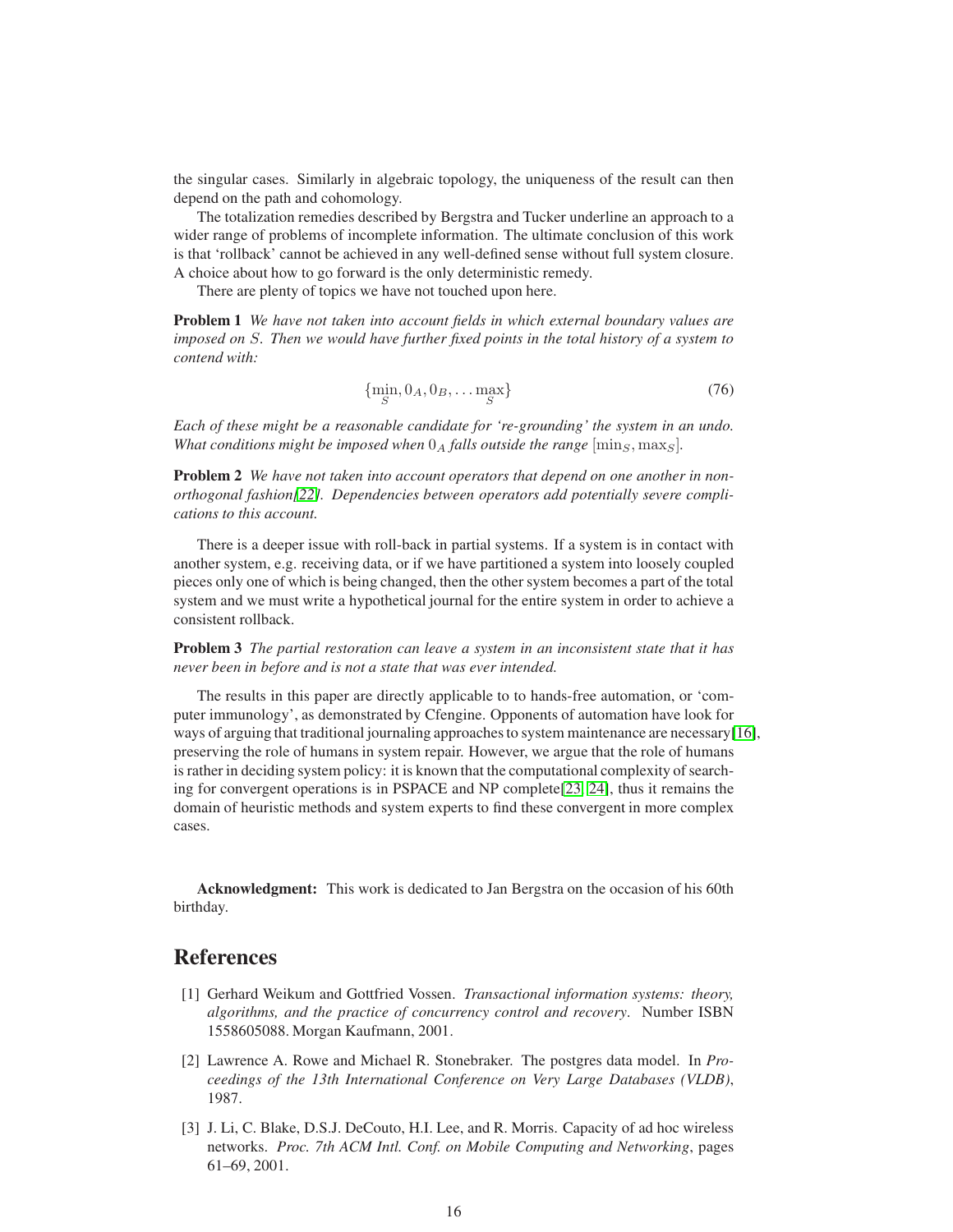- <span id="page-16-0"></span>[4] Kai Li, Jeffrey Naughton, and James Plank. Checkpointing multicomputer applications. In *Proceedings of the tenth symposium on reliable distributed systems*, pages 2–11. IEEE Computer Society Press, 1991.
- <span id="page-16-1"></span>[5] James S. Plank, Youngbae Kim, and Jack J. Dongarra. Fault-tolerant matrix operations for networks of workstations using diskless checkpointing. *Journal of Parallel and Distributed Computing*, 43(2):12–138, 1997.
- <span id="page-16-2"></span>[6] Jos´e Nagib Cotrim Arab´e, Adam Beguelin, Bruce Lowecamp, Eric Seligman, Mike Starkey, and Peter Stephan. Dome: parallel programming in a heterogeneous user environment. Technical Report CMU-CS-95-137, Carnegie Mellon University, 1995.
- <span id="page-16-3"></span>[7] J. S. Plank and M. G. Thomason. Processor allocation and checkpoint interval selection in cluster computing systems. volume 61, pages 1570–1590. Academic Press, November 2001.
- <span id="page-16-4"></span>[8] M. Burgess. On the theory of system administration. *Science of Computer Programming*, 49:1, 2003.
- <span id="page-16-6"></span><span id="page-16-5"></span>[9] M. Burgess. Configurable immunity model of evolving configuration management. *Science of Computer Programming*, 51:197, 2004.
- <span id="page-16-7"></span>[10] M. Burgess. A site configuration engine. *Computing systems (MIT Press: Cambridge MA)*, 8:309, 1995.
- [11] A. Couch and Y. Sun. On observed reproducibility in network configuration management. *Science of Computer Programming*, 53:215–253, 2004.
- <span id="page-16-8"></span>[12] J.A. Bergstra and J.V. Tucker. The rational numbers as an abstract datatype. *Journal of the ACM*, 54:1–25, 2007.
- <span id="page-16-9"></span>[13] J. A. Bergstra and J. V. Tucker. Division safe calculation in totalised fields. *Research report PRG 0605, University of Amsterdam*, 2006.
- <span id="page-16-11"></span><span id="page-16-10"></span>[14] M. Burgess. *Classical Covariant Fields*. Cambridge University Press, Cambridge, 2002.
- <span id="page-16-12"></span>[15] H. Lewis and C. Papadimitriou. *Elements of the Theory of Computation, Second edition*. Prentice Hall, New York, 1997.
- [16] S. Traugott. Why order matters: Turing equivalence in automated systems administration. *Proceedings of the Sixteenth Systems Administration Conference (LISA XVI) (USENIX Association: Berkeley, CA)*, page 99, 2002.
- <span id="page-16-13"></span>[17] J. A. Bergstra and J. V. Tucker. The data type variety of stack algebras. *Annals of Pure and Applied Logic*, 73(1):11–36, 1995.
- <span id="page-16-15"></span>[18] T.M. Cover and J.A. Thomas. *Elements of Information Theory*. (J.Wiley & Sons., New York), 1991.
- <span id="page-16-16"></span>[19] C.E. Shannon and W. Weaver. *The mathematical theory of communication*. University of Illinois Press, Urbana, 1949.
- <span id="page-16-14"></span>[20] A. Couch and Y. Sun. On the algebraic structure of convergence. *LNCS, Proc. 14th IFIP/IEEE International Workshop on Distributed Systems: Operations and Management, Heidelberg, Germany*, pages 28–40, 2003.
- <span id="page-16-17"></span>[21] M.R. Spiegel. *Theory and problems of complex variables*. Schaum Publishing Co., New York, 1964.